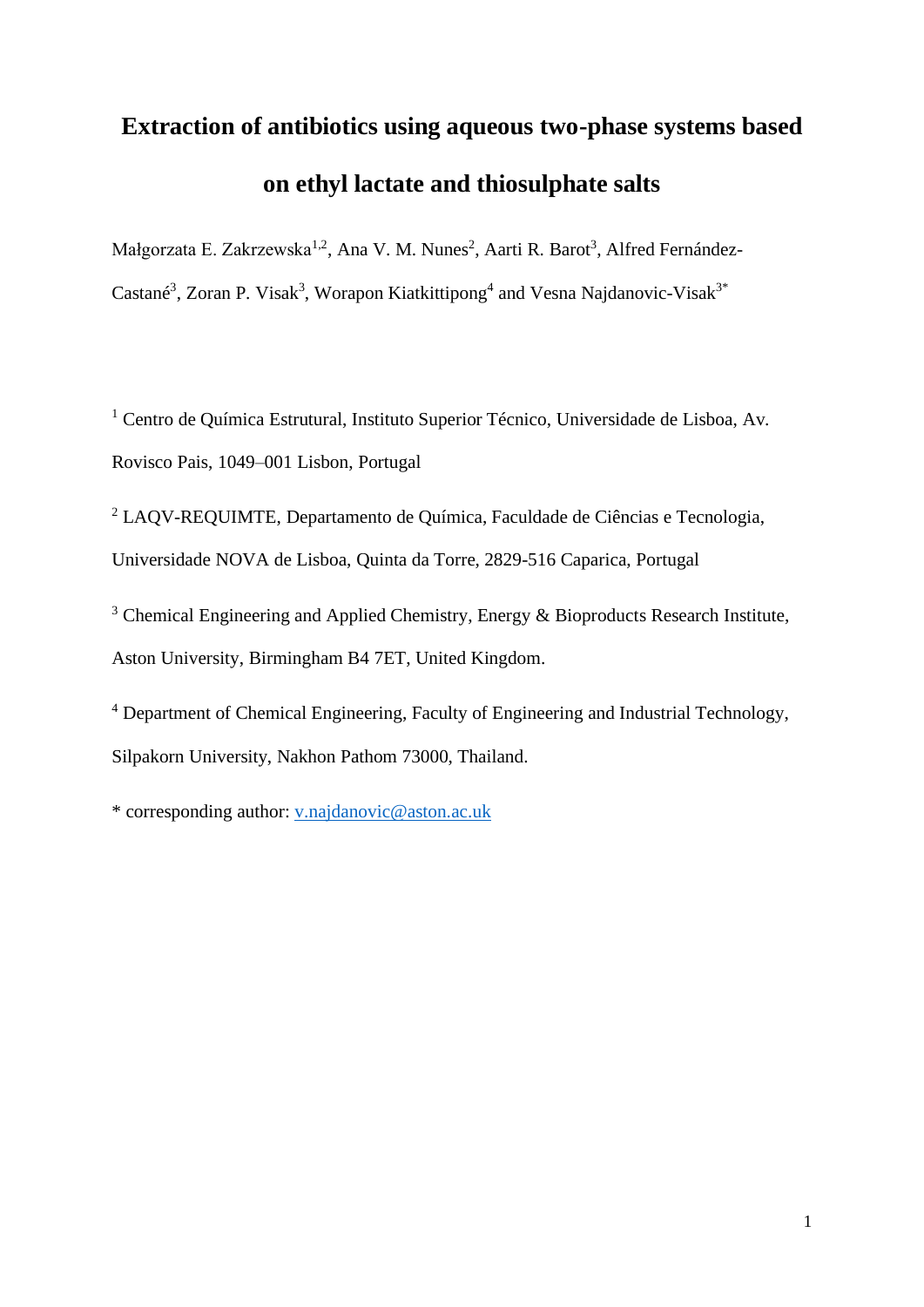#### **Abstract**

Ethyl lactate is a hydrophilic solvent produced from bio-renewable sources (bioethanol and lactic acid produced from corn fermentation) that is considered a "green" solvent due to its extremely low toxicity, biodegradability and negligible eco-toxicity.

This work focuses on the utilization of ethyl lactate to form aqueous two-phase systems (ATPS) in the presence of inorganic salts for the extraction of antibiotics from aqueous solutions. The performance of three thiosulfate salts  $(Na_2S_2O_3, K_2S_2O_3$  and  $(NH_4)_2S_2O_3$  as salting-out media for the extraction of chloramphenicol and tetracycline from their aqueous solutions was examined. In this respect, cloud points for the ternary solutions composed of ethyl lactate, water and salt were determined at atmospheric pressure (0.1 MPa) and 298.2 K. Partition coefficients of chloramphenicol and tetracycline between the two phases were determined by chemical analysis of phases in equilibrium for different initial compositions at 298.2 K. This paper is the first report to demonstrate the ability of the ATPS based on ethyl lactate to efficiently separate antibiotics. Thus, ATPS based on ethyl lactate represents a new and green platform for the extraction of antibiotics from aqueous solutions which can facilitate their detection, identification and quantification in surface waters as well as their extraction from fermentation broths.

**Keywords**: antibiotic extraction, environmental monitoring, liquid-liquid equilibria, ATPS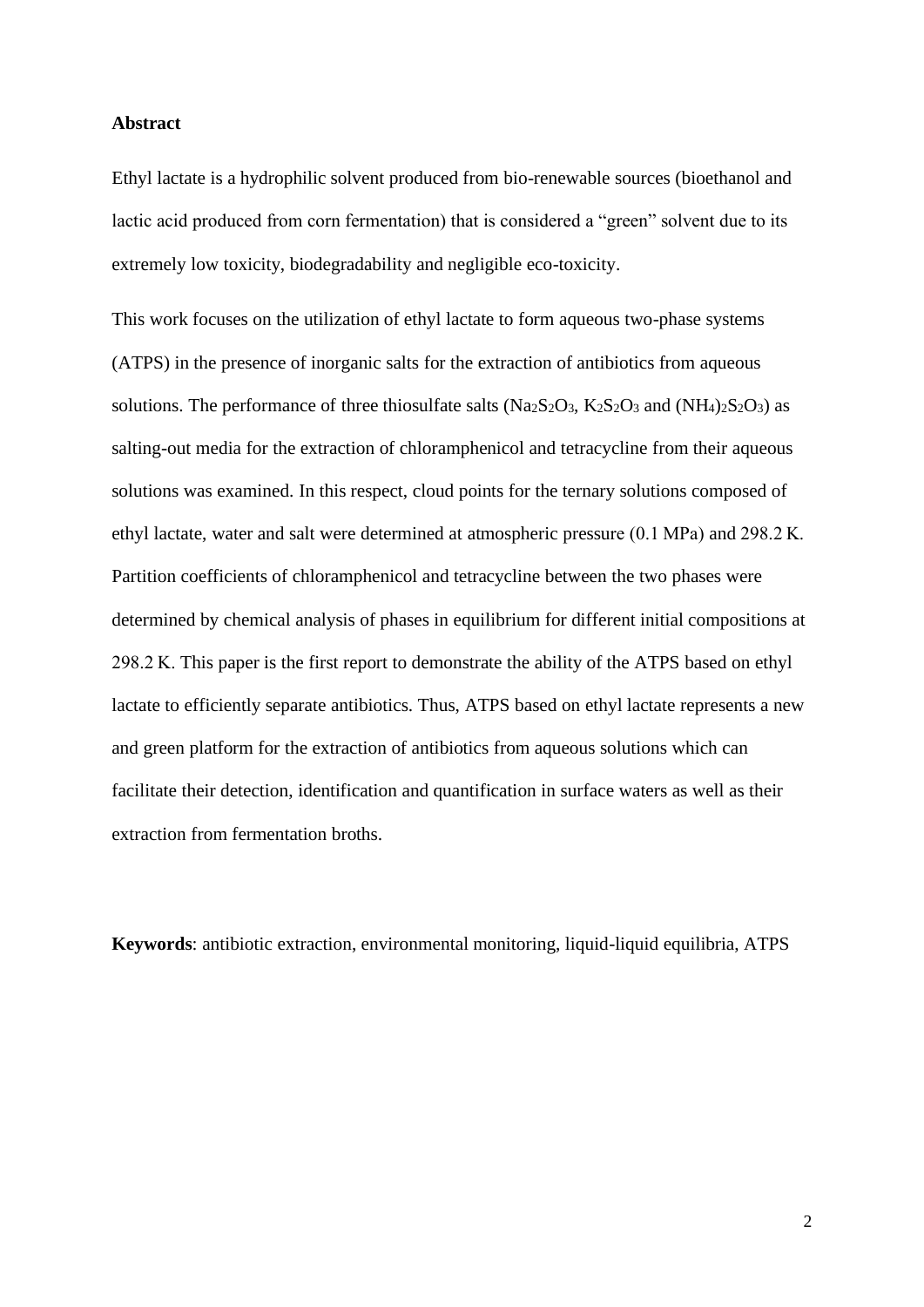#### **1. Introduction**

Between 2000 and 2015, global antibiotic consumption increased by 65%, from 21.1 to 34.8 billion defined daily doses (DDDs), while the antibiotic consumption rate increased by 39%, from 11.3 to 15.7 DDDs per 1000 inhabitants per day, with different trends observed for high-income and low- and middle-income countries [1,2,3].

The extensive and often excessive administration of antibiotics has led to serious environmental problems. Their residues are discharged into wastewater treatment plants through urine and faeces, not to mention the improper disposal of wastes associated with pharmaceutical manufacturing in the first place [**Error! Bookmark not defined.**]. Even in trace amounts, antibiotics may cause the development, spread, and persistence of antibioticresistant strains, leading to a public health emergency [4]. Wastewater treatment plants (WTP) are considered as one of the main 'hotspots' of the potential evolution of antibiotic resistance into the environment [5,6]. Never designed to deal with pharmaceutical compounds, the conventional sewage treatment facilities are incapable of effective removal of antibiotics. Therefore, the development of advanced technology is of utmost importance to ensure availability and sustainable management of waters, as pointed out in the sixth goal of the United Nations 2030 Agenda for Sustainable Development [7].

The final fate of antibiotics is as relevant as their sustainable and cost-effective production process. Currently, antibiotics are in second place, just after ethanol, in the world ranking for fermentation-derived fine chemicals [8]. The last phase of the biosynthetic pathway involves the recovery of antibiotics from fermentation broths, whereby these are present at very low concentrations. The separation and purification steps combined account for 50 to 85% of the total bioprocessing cost [9]. Conventionally, after centrifugation and filtration of the microorganisms, antibiotics are separated by adsorption and solvent extraction and recrystallisation [10,11]. In practice, separation of antibiotics is a time-consuming and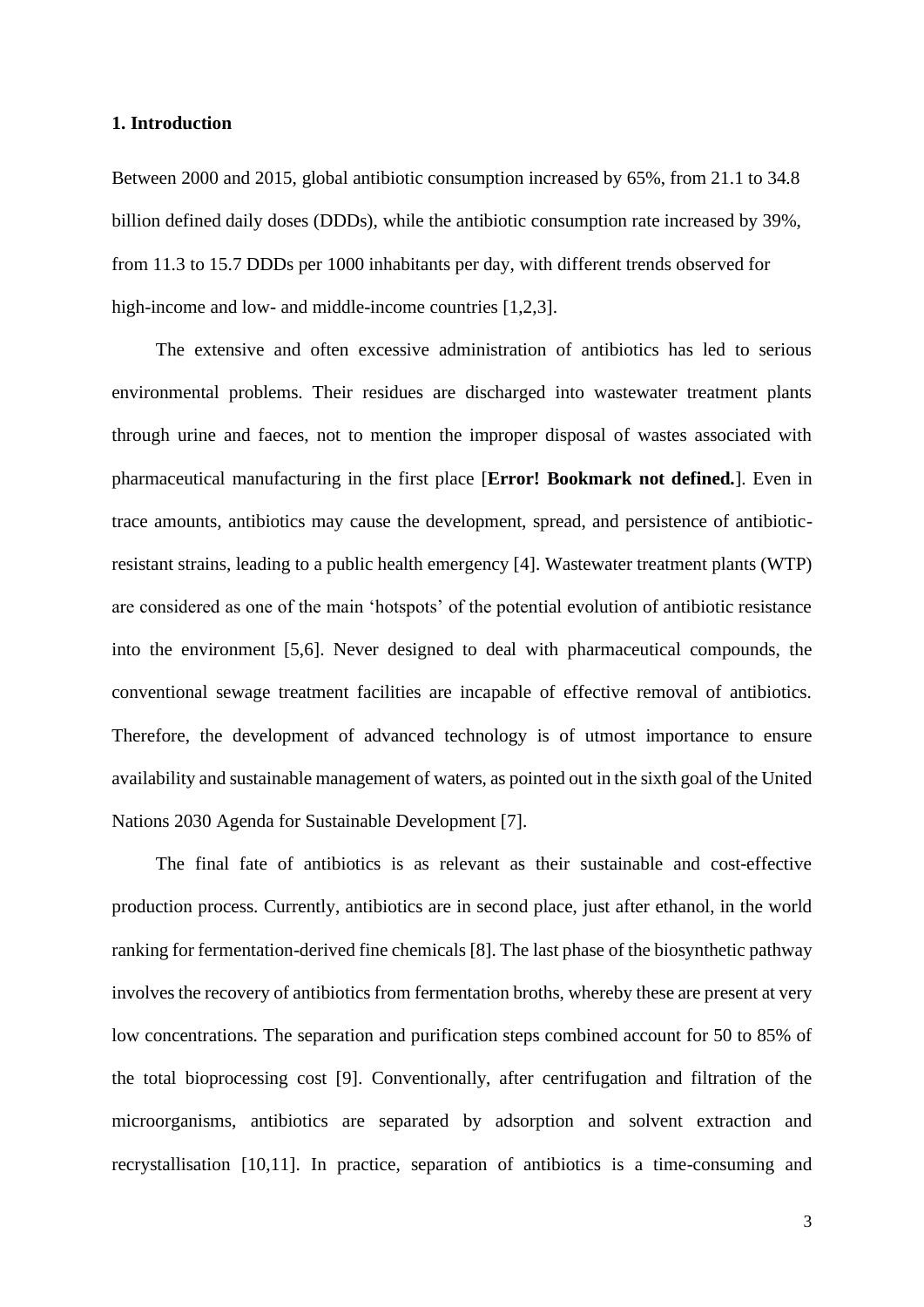multistep process that frequently uses harmful organic solvents and, still, results in low product yields.

<span id="page-3-0"></span>Antibiotics are easy to denature and, in many cases, highly soluble in water, which makes their removal with organic agents even more challenging. Taking this into account, aqueous two-phase systems (ATPS) offer an alternative and biocompatible approach [12,13,14]. ATPS are composed to a large extent of water [\[12\]](#page-3-0), and formed when at least two water-soluble components such as polymers, salts and ionic liquids, are mixed in water above certain concentrations. The separation of a compound of interest occurs through its partitioning between two aqueous liquid phases. ATPSs have already been successfully tested in the separation of antibiotics in mixtures containing, i.e., liquid polymers [15,16,17,18] and ionic liquids [19,20,21].

<span id="page-3-1"></span>Recently, new ATPS based on ethyl lactate emerged due to being an environmentally friendly solvent with many attractive physicochemical features such as low volatility, noncorrosive and non-carcinogenic behaviour, broad liquid temperature range and low viscosity. Produced from ethanol and lactic acid, ethyl lactate is easily biodegradable and with very low toxicity, to the point, that the U.S. Food and Drug Administration (FDA) approved its use as a food and pharmaceutical additive [22].

Previous works have shown efficient separations of natural compounds, such as caffeine and catechin [23], amino acids [24] as well as rutin and quercetin [25], from aqueous solutions using ATPS based on ethyl lactate and various salts (citrate, tartrate, succinate, phosphate, dihydrogen phosphate and carbonate). In this paper, we further investigate using a systematic study the role of different extractants namely, thiosulphate salts. An additional novelty of this work consists in employing the ethyl lactate ATPS to extract antibiotics for the first time. The obtained results could further facilitate applications for both recovery of antibiotics from fermentation broths and environmental monitoring.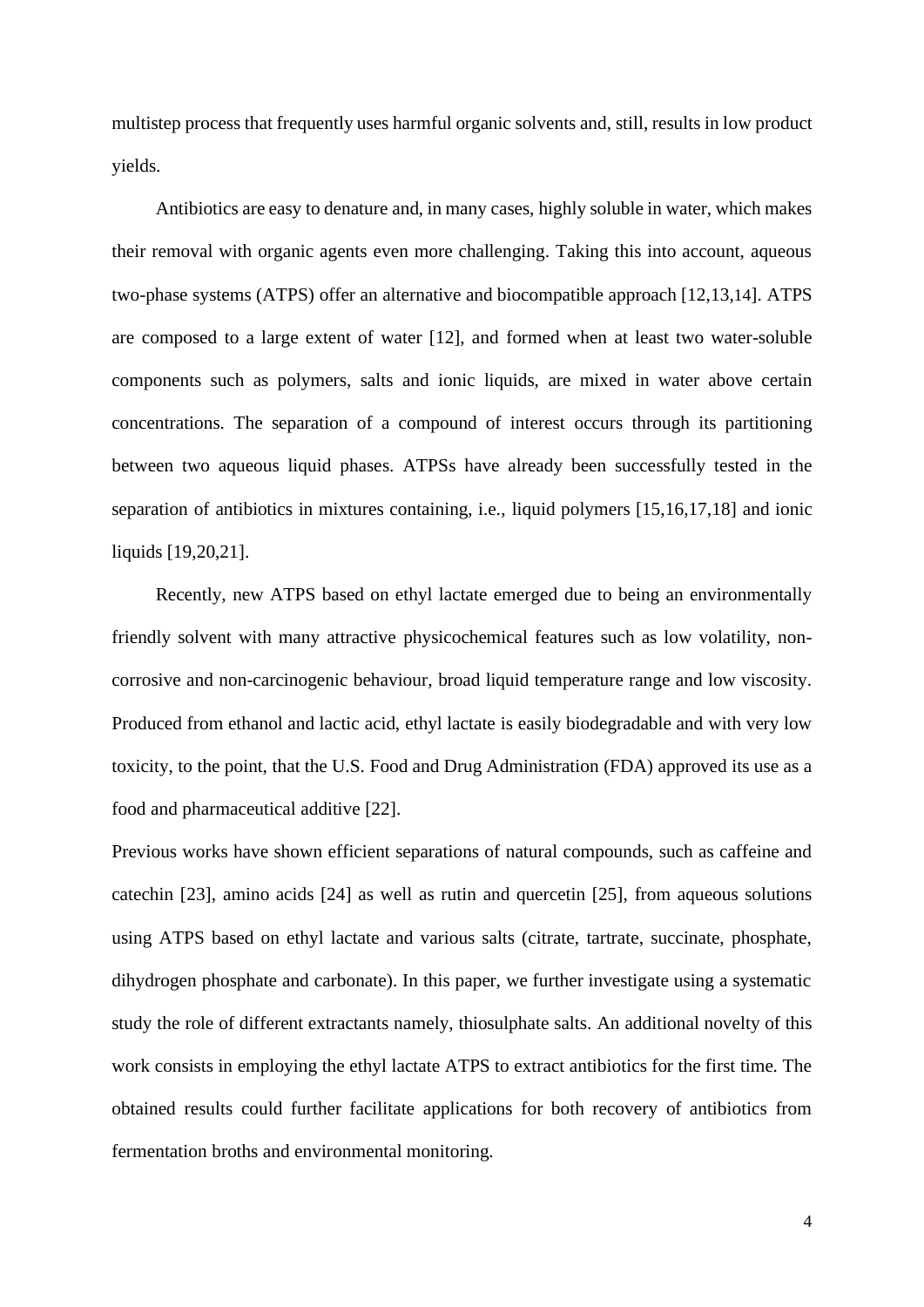Previous work has shown efficient separations of natural compounds, such as caffeine and catechin, from aqueous solutions using ATPS based on ethyl lactate and various salts (citrate, tartrate, succinate, phosphate, dihydrogen phosphate and carbonate). In this paper, we continue with a systematic study of the role of different extractants, namely thiosulphate salts. Another novelty of this work was to employ the ethyl lactate ATPS to extract antibiotics for the first time. The obtained results could further facilitate applications for both recovery of antibiotics from fermentation broths and environmental monitoring.

Therefore, we report experimental cloud points and tie-lines of the ternary systems containing ethyl lactate, water and inorganic salt  $(Na_2S_2O_3, K_2S_2O_3$  and  $(NH_4)_2S_2O_3$  at 298 K and atmospheric pressure as well as partition coefficients of two antibiotics, tetracycline and chloramphenicol, between two phases at the same temperature.

#### **2. Methodology**

#### **2.1 Materials**

 $(\pm)$  Ethyl Lactate (C<sub>5</sub>H<sub>10</sub>O<sub>3</sub>; CAS No. 97-64-3) with unknown stereoisomeric composition, potassium thiosulfate  $(K_2S_2O_3; CAS$  No. 10294-66-3), sodium thiosulphate pentahydrate  $(Na_2S_2O_3; CAS No. 10102-17-7)$ , ammonium thiosulphate  $((NH_4)_2S_2O_3; CAS No. 7783-18-$ 8), chloramphenicol  $(C_{11}H_{12}Cl_2N_2O_5$ ; CAS No. 56-75-7) and tetracycline hydrochloride  $(C_{22}H_{24}N_2O_8 \cdot HCl$ , CAS No. 64-75-5) were purchased from either Sigma-Aldrich or Fisher Scientific. All chemicals were used without further purification. Their purities are presented in Table 1. Used water was distilled and deionized by a Milli-Q water filtration system from Millipore.

Mettler AT201 analytical balance with stated repeatability of  $\pm 3 \times 10^{-2}$  mg was used to gravimetrically prepare all liquid mixtures. Though sodium thiosulphate pentahydrate was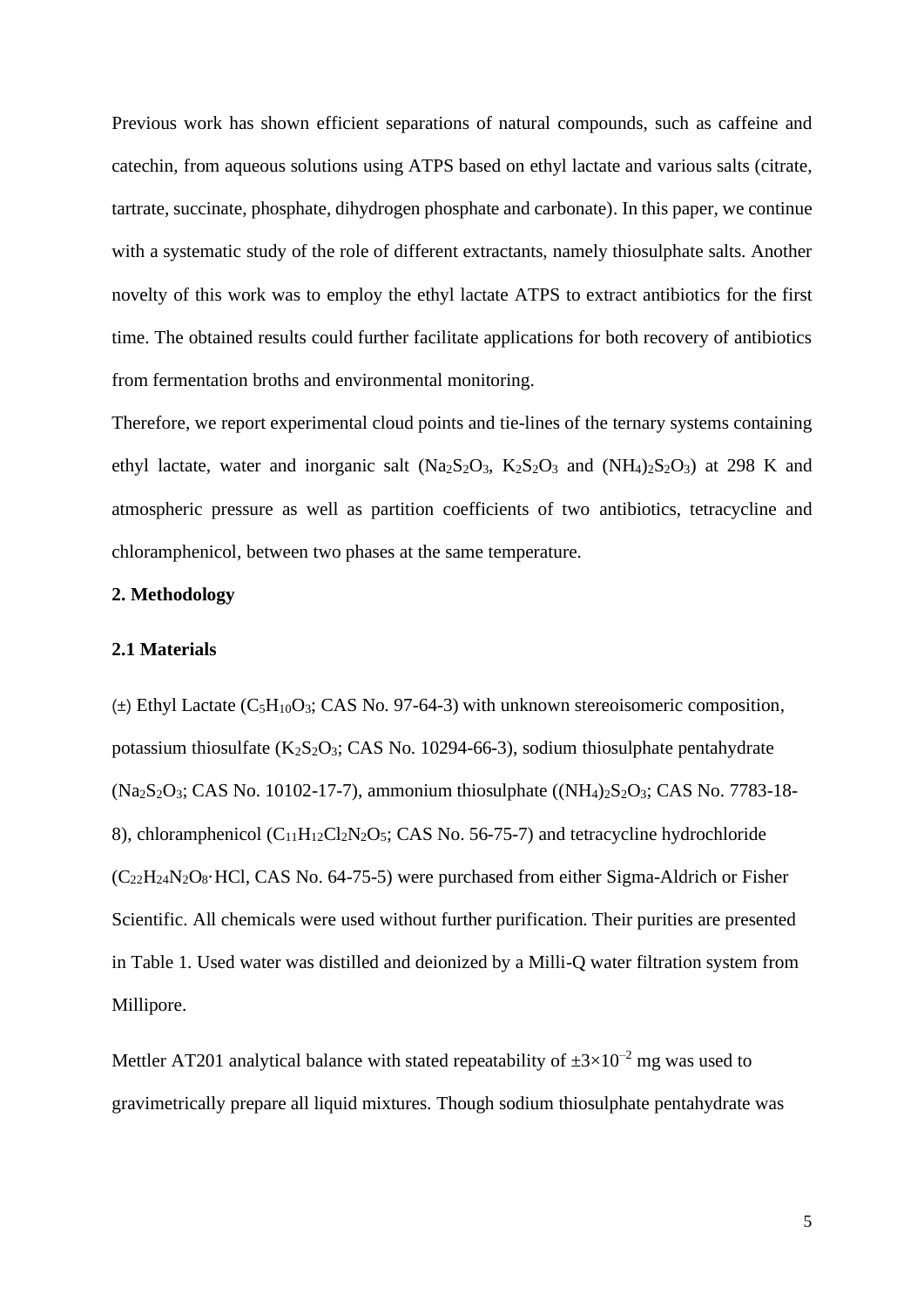used for preparation, the solution compositions are given in terms of anhydrous sodium thiosulphate.

# **2.2 Cloud points (binodal curves)**

<span id="page-5-0"></span>Cloud points of the ternary mixtures containing ethyl lactate, water, and salt  $(K_2S_2O_3$  or  $Na<sub>2</sub>S<sub>2</sub>O<sub>3</sub>$  or  $(NH<sub>4</sub>)<sub>2</sub>S<sub>2</sub>O<sub>3</sub>$  were determined by the titration method at a constant temperature of 298.2 K and at a pressure of 0.1 MPa as described in our previous work [26]. Binary mixtures containing various known compositions of salt and water were gravimetrically prepared in septum-sealed conical glass vials equipped with a magnetic stirrer and immersed in a temperature-controlled bath (Thermo Scientific) heated with SAHARA SC150 S19T circulator with a stability of 0.05 K. The transparent acrylic bath walls allowed full visualization of the mixture content. The binary mixtures were titrated with ethyl lactate very slowly at a constant temperature until the first turbidity was observed, which was taken as a cloud point. The final mixtures were weighted to calculate the composition, corresponding to the cloud point composition. Three replicates of each assay were performed to validate the experimental method and the average reproducibility of the composition of cloud points (in mole fraction) was ±0.003.

Solubility curves for three ternary systems were obtained by fitting the experimental cloud points using Merchuk's equation [27]:

$$
x_{\rm EL} = A \cdot \exp[B \cdot x_{\rm salt}^{0.5} - C \cdot x_{\rm salt}^3]
$$
 (1)

where  $x<sub>EL</sub>$  and  $x<sub>salt</sub>$  are mole fractions of ethyl lactate and salt, respectively; while parameters *A*, *B*, and *C* are constants obtained by regression of the experimental cloud point data. Standard deviations (*SD*) were used to compare the experimental data and data predicted by regression for  $x_{EL}$ :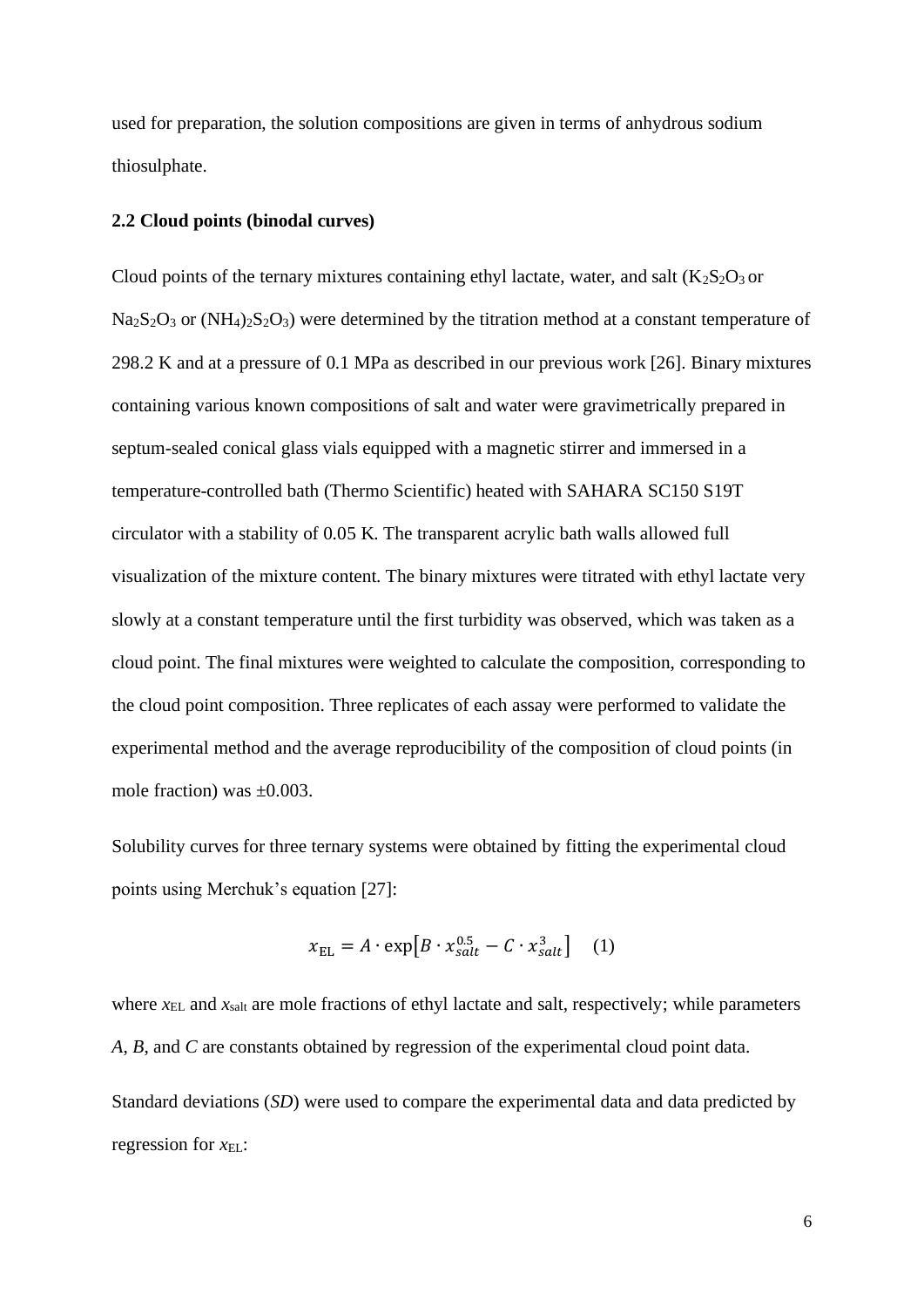$$
SD(\%) = \sqrt{\frac{\Sigma(x_{EL}^{calc} - x_{EL}^{exp})^2}{NP}}
$$
 (2)

where  $x_{\text{EL}}^{calc}$  and  $x_{\text{EL}}^{exp}$  are the calculated and experimental mole fractions of ethyl lactate, respectively; and *NP* is the number of experimental cloud points.

# **2.3 Tie-lines**

The tie-lines of ternary systems containing ethyl lactate, water, and salt  $(K_2S_2O_3$  or  $Na_2S_2O_3$ or  $(NH_4)_2S_2O_3$  were determined at 298.2 K. The ternary mixtures of known compositions were prepared in a 50 mL conical-bottom flask and stirred for at least 3 h at 298.2 K. To allow a complete phase separation, the mixtures were left still for at least 12 h at the same temperature. Ethyl lactate-rich (top) phase and salt-rich bottom phase were taken with a syringe into discrete vials and their masses were recorded by Mettler AT201 analytical balance with stated repeatability of  $\pm 3 \times 10^{-2}$  mg. The ratio between the mass of the top phase and the total mass of the mixture  $(\alpha)$  was calculated according to the following equation:

$$
\alpha = \frac{\text{mass of the top phase}}{\text{total mass of the mixture}} \qquad (3)
$$

Equation (1) and the obtained constants for *A*, *B* and *C* were used in combination with the Lever-arm rule to obtain the following set of equations:

$$
x_{\rm EL}^{\rm top} = A \cdot \exp\left[B \cdot \left(x_{\rm salt}^{\rm top}\right)^{0.5} - C \cdot \left(x_{\rm salt}^{\rm top}\right)^{3}\right](4)
$$
  

$$
x_{\rm EL}^{\rm bot} = A \cdot \exp\left[B \cdot \left(x_{\rm salt}^{\rm bot}\right)^{0.5} - C \cdot \left(x_{\rm salt}^{\rm bot}\right)^{3}\right](5)
$$
  

$$
x_{\rm EL}^{\rm top} = \frac{1}{\alpha} x_{\rm EL}^{\rm overall} - \frac{1-\alpha}{\alpha} x_{\rm EL}^{\rm salt-phase} \qquad (6)
$$

where superscripts "top", "bot" and "overall" stand for mole fractions in ethyl lactate-rich phase (top), salt-rich phase (bottom) and overall mixture, respectively. Nonlinear set of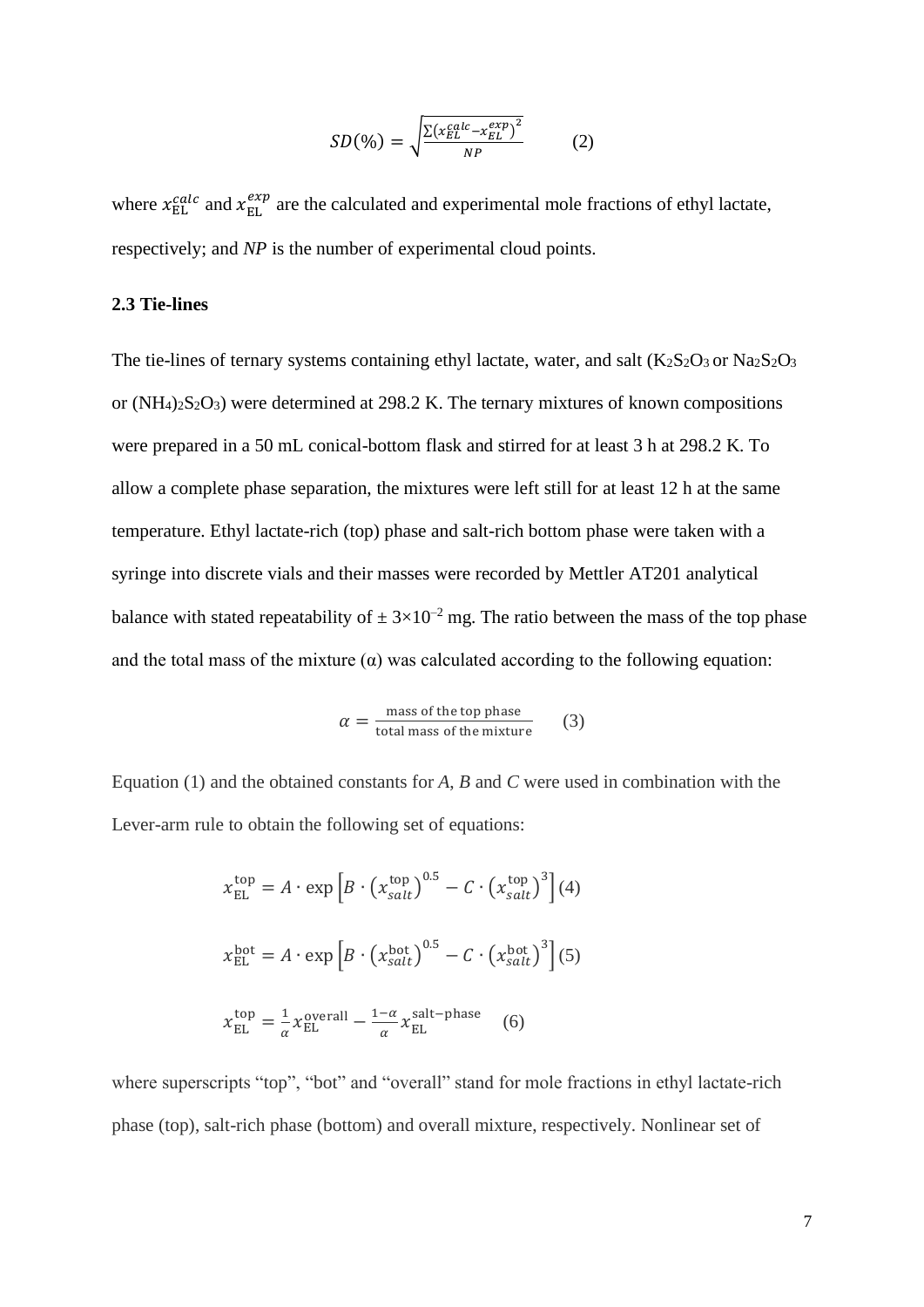equations ((4), (5) and (6)) were solved using MATLAB software. Thus, the mole fraction compositions of ethyl lactate and salt in the top and bottom phases were obtained.

Three replicates of each assay were carried out to validate the experimental method. The average reproducibility of the composition of tie-lines (in mole fraction) was  $\pm 0.001$ .

The tie-line lengths (*TLL*) at different compositions were calculated using the following equation:

$$
TLL = \sqrt{\left(x_{\rm EL}^{\rm top} - x_{\rm EL}^{\rm bot}\right)^2 + \left(x_{salt}^{\rm top} - x_{salt}^{\rm bot}\right)^2} \tag{7}
$$

Another useful parameter is the slope of tie-lines (*STL*) which can be used for the construction of additional tie-lines:

$$
STL = \frac{x_{\rm EL}^{\rm top} - x_{\rm EL}^{\rm bot}}{x_{\rm salt}^{\rm top} - x_{\rm salt}^{\rm bot}} \tag{8}
$$

# **2.4 Partition coefficients**

Partition coefficients for chloramphenicol and tetracycline were measured by sampling the top and bottom phases followed by their analysis of antibiotic concentrations. The initial concentration of chloramphenicol and tetracycline in water (antibiotic feed solutions) was 0.15 g/L and 0.10 g/L, respectively. Known amounts of the antibiotic feed solution were mixed with known amounts of ethyl lactate and salt to form two-phase mixtures in a 15 ml sealed conical vial. These mixtures were agitated for at least 6 hours at a controlled temperature of 298.2 K. The temperature-controlled bath (Thermo Scientific) heated with SAHARA SC150 S19T circulator with a stability of 0.05 K was used to control the temperature. Subsequently, the mixtures were left still for at least 12 h at the same temperature to allow complete phase separation. Samples of both top and bottom phases were carefully taken using a syringe to avoid cross-contamination. These samples were analyzed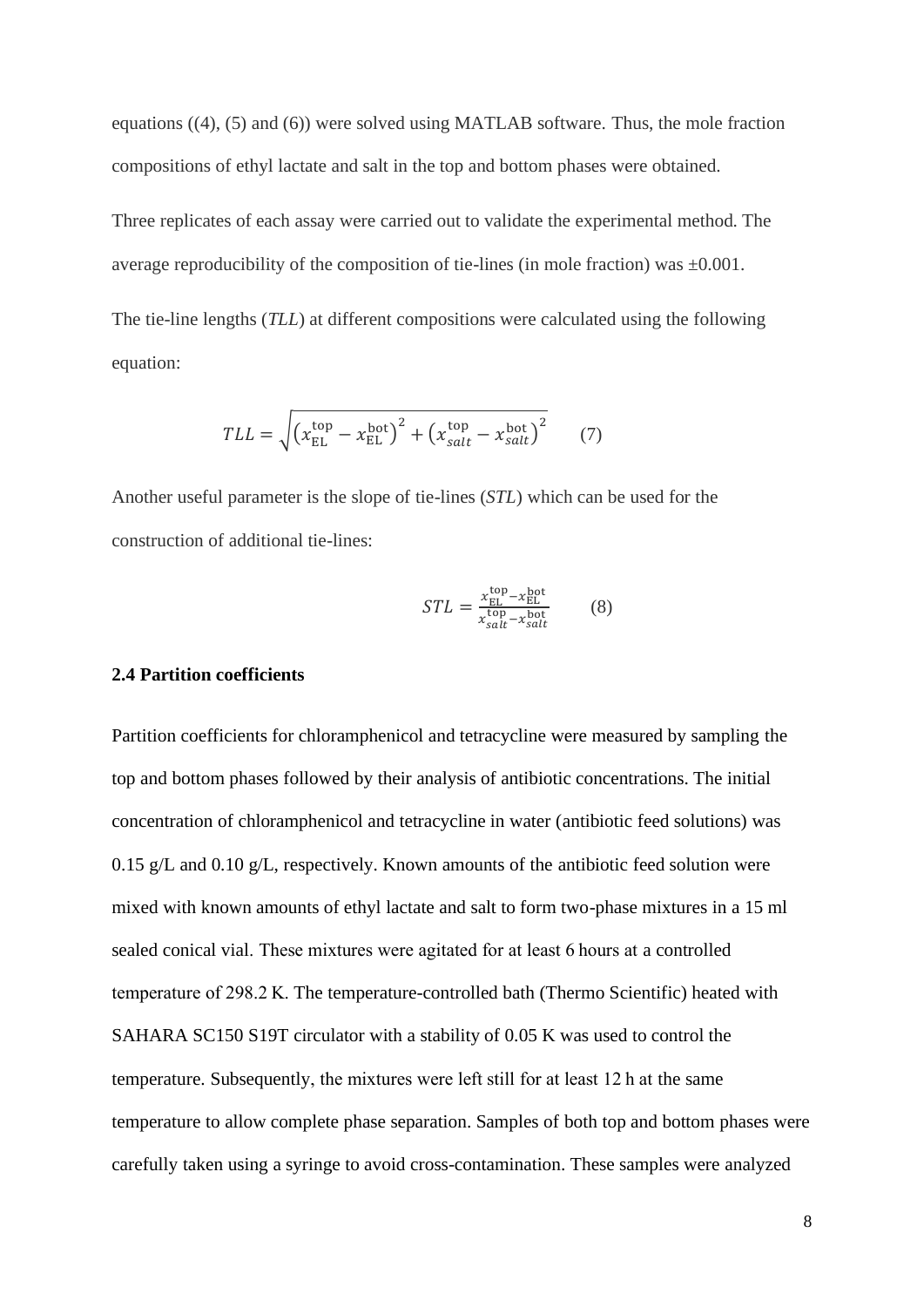using UV-Vis Spectrophotometry (Evolution 220 UV-Vis Spectrophotometer, Thermo Fisher Scientific) at the wavelengths of 290 nm and 315 nm for tetracycline and chloramphenicol, respectively. The obtained spectra were analysed using ThermolINSIGHT Software.

The calibration curves for both the bottom and top phases were generated for systems containing different salts. Blank solutions used for calibration curves were prepared with the same composition in the top and bottom phases but without antibiotics. Mass balance was checked taking into account the overall quantity of antibiotics added and their quantities in each phase. The standard error between the actual mass and the sum of determined masses in the two phases was less than 2%.

Obtained concentrations of chloramphenicol (CH) and tetracycline (TC) in both phases were used to calculate the partition coefficients ( $K<sub>CH</sub>$  and  $K<sub>TC</sub>$ ) according to the following equations:

$$
K_{\rm CH} = \frac{c_{\rm CH}^{\rm top}}{c_{\rm CH}^{\rm bot}} \tag{9}
$$

$$
K_{\rm TC} = \frac{c_{\rm TC}^{\rm top}}{c_{\rm TC}^{\rm bot}} \qquad (10)
$$

where C is the concentration of either chloramphenicol (CH) and tetracycline (TC) in  $g \cdot L^{-1}$  in ethyl lactate-rich (top) phase and salt-rich (bottom) phase. All experiments were performed in triplicate and results are given as average partition coefficients. The deviation from the average partition coefficient value was always within  $\pm 0.6$ .

# **3. Result and discussion**

Experimental binodal points for three ternary mixtures composed of ethyl lactate, water and thiosulphate salt (either  $Na_2S_2O_3$ ,  $K_2S_2O_3$  or  $(NH_4)_2S_2O_3$ ) are presented in Table 2. These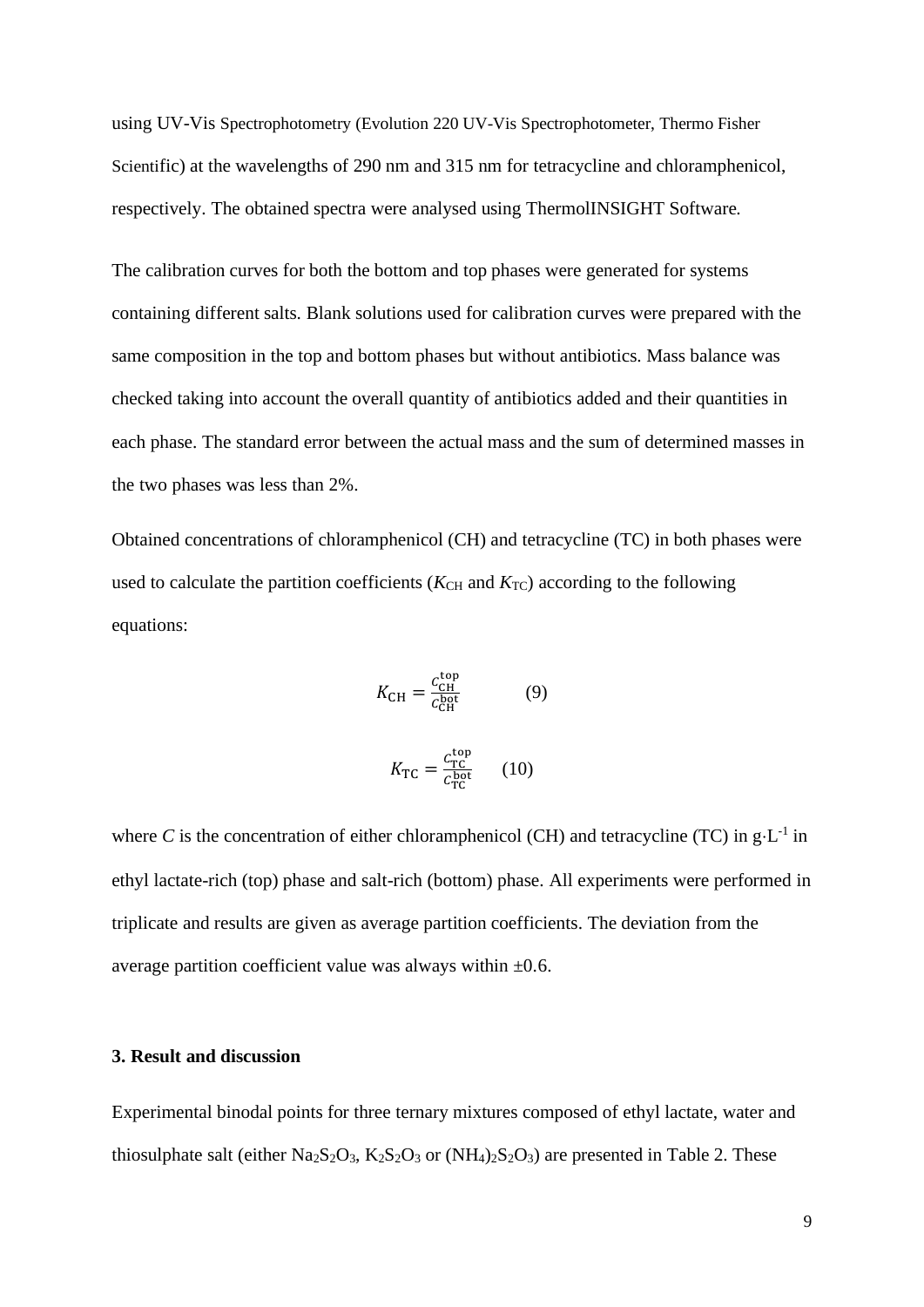binodal points are also shown in Fig.1 along with the curves fitted with Merchuk's equation (Eq. (1)). The obtained constants *A*, *B*, and *C* for each mixture are presented in Table 3, showing standard deviations of 0.0068, 0.0128 and 0.0239 (in mole fractions) for mixtures containing  $K_2S_2O_3$ ,  $(NH_4)_2S_2O_3$  and  $Na_2S_2O_3$ , respectively. Fig.1 allows comparison between binodal curves for systems containing different salts: The ability to provoke phase splitting in mixtures containing ethyl lactate and water follows the order:  $\text{Na}_2\text{S}_2\text{O}_3$  >  $\text{K}_2\text{S}_2\text{O}_3$  >  $(NH<sub>4</sub>)<sub>2</sub>S<sub>2</sub>O<sub>3</sub>$ . This phase segregation capacity can be explained by the Gibbs energy of hydration (Δ*G*hyd) [28]: Cations with a higher salting-out ability have more negative Δ*G*hyd value: Na<sup>+</sup> (-383.3 J mol<sup>-1</sup>) > K<sup>+</sup> (-303.9 J mol<sup>-1</sup>) > NH<sub>4</sub><sup>+</sup> > (-285.4 J mol<sup>-1</sup>). The three different cations have the same charge but their radiuses are different and consequently, the number of water molecules in their hydration shell is 3.53, 2.61 and 2.43 for  $Na^+$ ,  $K^+$  and NH<sub>4</sub><sup>+</sup>, respectively. Thus, sodium cation attracts a higher number of water molecules compared to  $K^+$  and  $NH_4^+$  resulting in a better ability to phase split the (ethyl lactate + water) mixture.

A similar trend can also be observed by analysing the tie-lines (Fig.2) and their length (*TLL*) and slope (*STL*) as shown in Table 4. The highest *TLL* values are observed for mixtures containing Na<sub>2</sub>S<sub>2</sub>O<sub>3</sub>, followed by K<sub>2</sub>S<sub>2</sub>O<sub>3</sub> and (NH<sub>4</sub>)<sub>2</sub>S<sub>2</sub>O<sub>3</sub>. Higher *TLL* values correspond to a higher degree of separation and a bigger difference between compositions of the top and the bottom phases. For all mixtures, the biphasic region is composed of the top phase rich in ethyl lactate while the bottom phase is rich in salt and water.

<span id="page-9-1"></span><span id="page-9-0"></span>Fig. 3 depicts a comparison of binodal curves between ethyl lactate and other phase forming solvents namely, ethanol [29] and polyethylene glycol 1500 g/mol (PEG1500) [30] using the same salt  $(Na<sub>2</sub>S<sub>2</sub>O<sub>3</sub>)$ . It is interesting to observe different trends in the degree of separation for mixtures with low and high salt concentrations. At low salt concentration, ATPS based on ethanol and ethyl lactate exhibit similar mutual solubilities which are significantly higher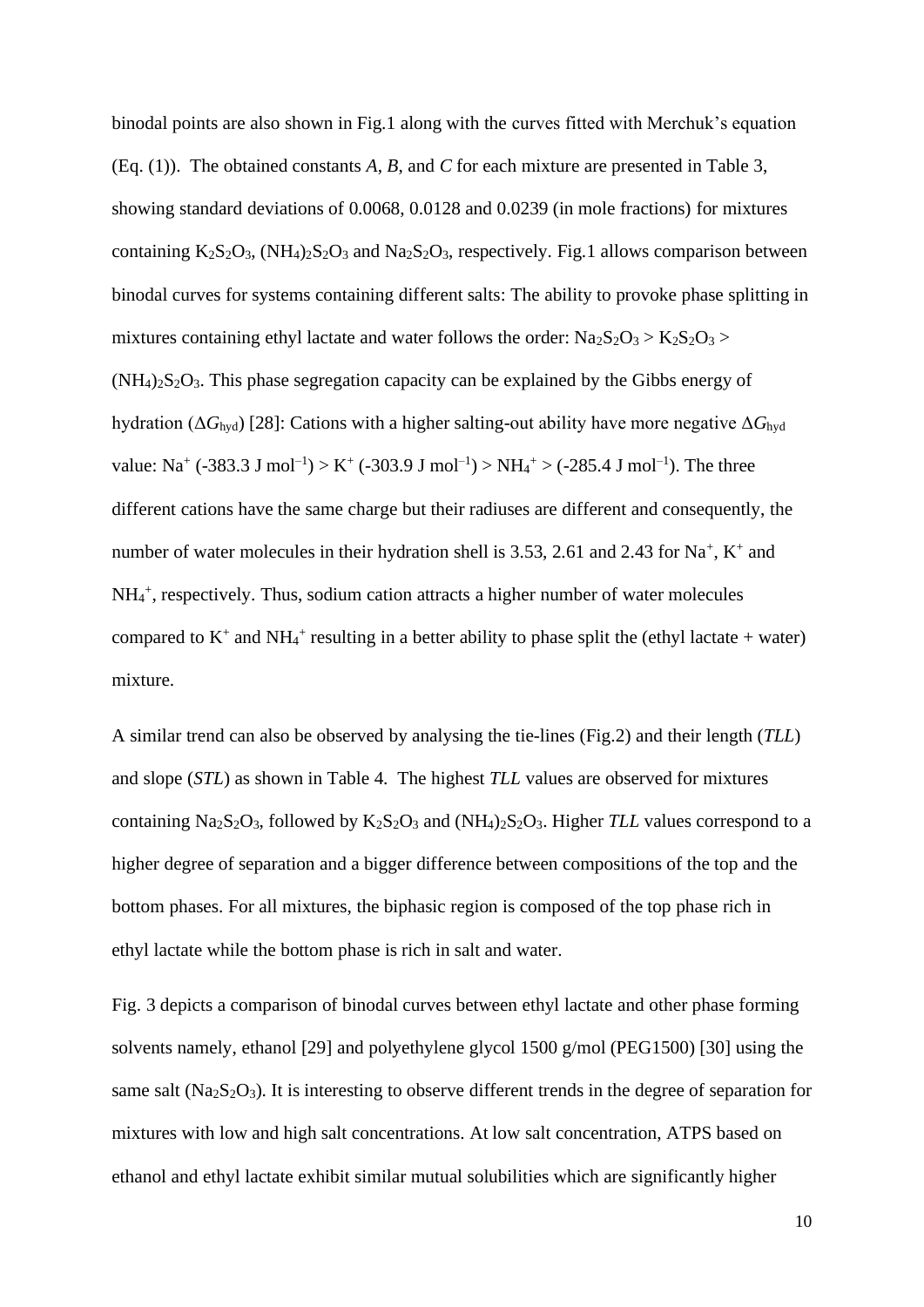than those obtained for the PEG ATPS. On the contrary, a more significant difference in mutual solubilities of ethyl lactate and ethanol solutions is observed for mixtures that are rich in salt content, where smaller amounts of salts are necessary to obtain phase splitting in the mixtures containing PEG and ethyl lactate. This might be due to the higher polarity of ethanol and ethyl lactate compared to PEG resulting in their stronger interactions with water which are more difficult to break.

Table 5 shows the calculated partition coefficients and extraction efficiencies for chloroform and tetracycline using different salts and compositions of ATPS. The highest partition coefficients of 9.1 and 61.0 in the ATPS with  $Na<sub>2</sub>S<sub>2</sub>O<sub>3</sub>$ , were achieved for chloramphenicol and tetracycline, respectively. The highest obtained value of partition coefficient for tetracycline is comparable with literature values of  $7 - 12$  in ATPS composed of ethanol and  $(NH_4)_2SO_4$  [31] and higher than  $0.9 - 6.7$  for ATPS composed of PEG and various cholinium-based salts [\[18\]](#page-3-1). In general, significantly higher partition coefficients for tetracycline were previously reported for ATPS based on ionic liquids ranging from 34 to 165 [32] and on glycerol formal ranging from 74 to 1522 [\[26\]](#page-5-0).

The obtained partition coefficient of 9.1 for chloramphenicol is considerably higher than the values reported in the literature for the ATPS containing propanol and  $NaH_2PO_4$  (2.4 – 6.7) [33]. Also, reported values for partition coefficient of chloramphenicol in the ATPS based on 1-hydroxylhexyl-3-methylimidazolium chloride ionic liquid with  $K_2CO_3$  are lower than the ones reported in this work, ranging from  $1.5 - 4.9$ . On the contrary, the ATPS containing the same ionic liquid and  $K_2HPO_4$  exhibited higher partition coefficients of chloramphenicol (28)  $-77$ )[34].

In terms of extraction efficiency, employing the system containing  $Na<sub>2</sub>S<sub>2</sub>O<sub>3</sub>$  showed the best results with the extraction efficiency of 100% for all studied compositions.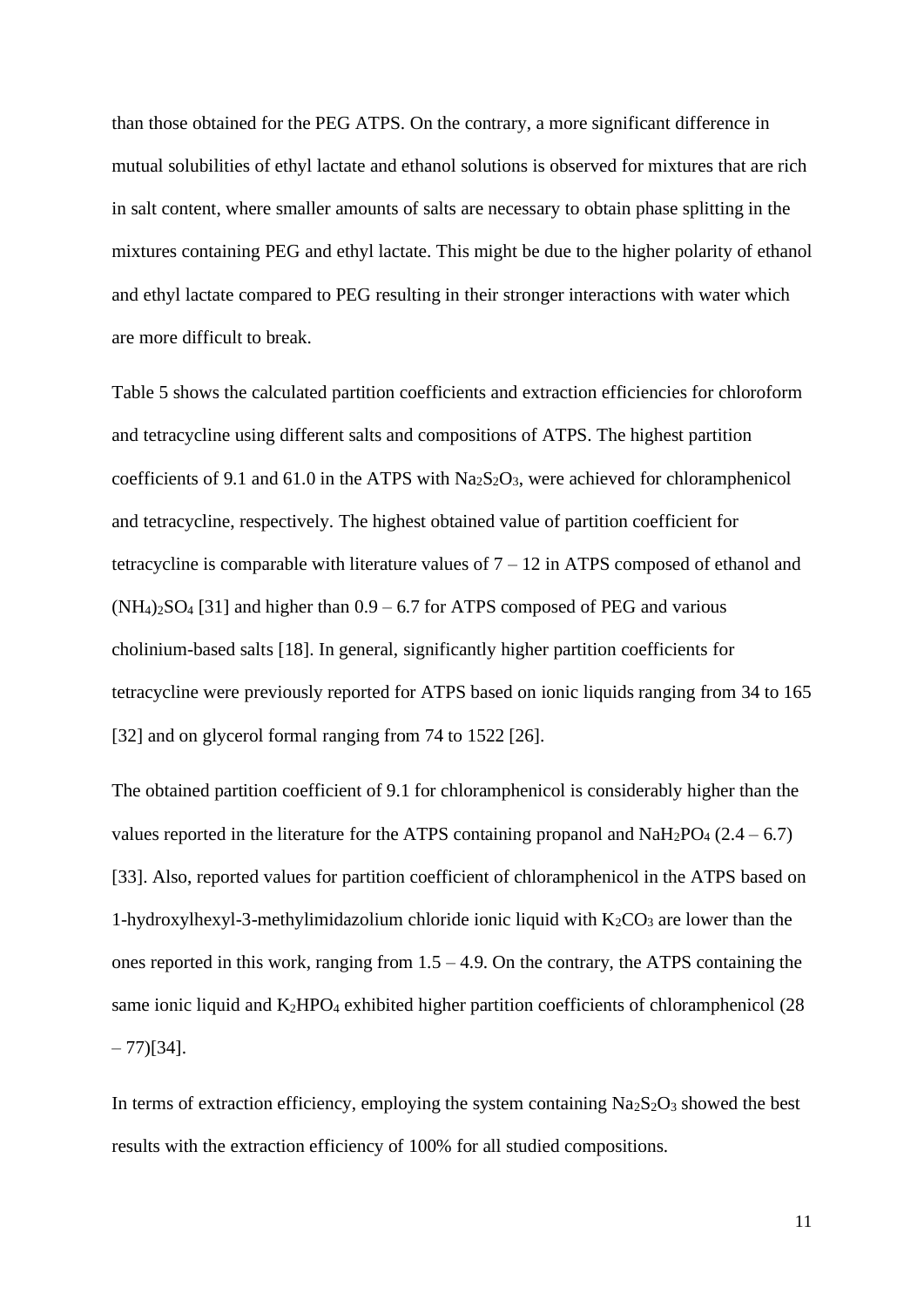These results show that ATPS based on ethyl lactate can be used as a new and green platform for the extraction of antibiotics from aqueous solutions, with the potential to be implemented for their detection, identification and quantification in surface waters as well as their extraction from fermentation broths.

# **4. Conclusions**

Binodal and tie-line data for the ternary (ethyl lactate  $+$  water  $+$  salt) mixtures, where salt stands for either Na<sub>2</sub>S<sub>2</sub>O<sub>3</sub> or K<sub>2</sub>S<sub>2</sub>O<sub>3</sub> or (NH<sub>4</sub>)<sub>2</sub>S<sub>2</sub>O<sub>3</sub>, were obtained at 298.2 K and atmospheric pressure. In general, the ability of salt to induce phase separation followed the order  $\text{Na}_2\text{S}_2\text{O}_3$  >  $\text{K}_2\text{S}_2\text{O}_3$  >  $(\text{NH}_4)_2\text{S}_2\text{O}_3$ , which was evident from both binodal data and tieline-length. In comparison with other hydrophilic solvents reported in the literature, the degree of separation in the ATPS based on ethyl lactate lies between ATPS based on ethanol and polyethylene glycol.

Partition coefficients and extraction efficiencies for two antibiotics, chloramphenicol and tetracycline, both of industrial importance were determined for different compositions. The highest partition coefficients of 9.1 and 61.0 were achieved for chloramphenicol and tetracycline, respectively, both corresponding to 100% extraction efficiency.

This work demonstrates the ability of ethyl lactate based aqueous two-phase systems to extract antibiotics from their aqueous solutions with the potential to be employed as extraction media for both environmental monitoring and antibiotic production.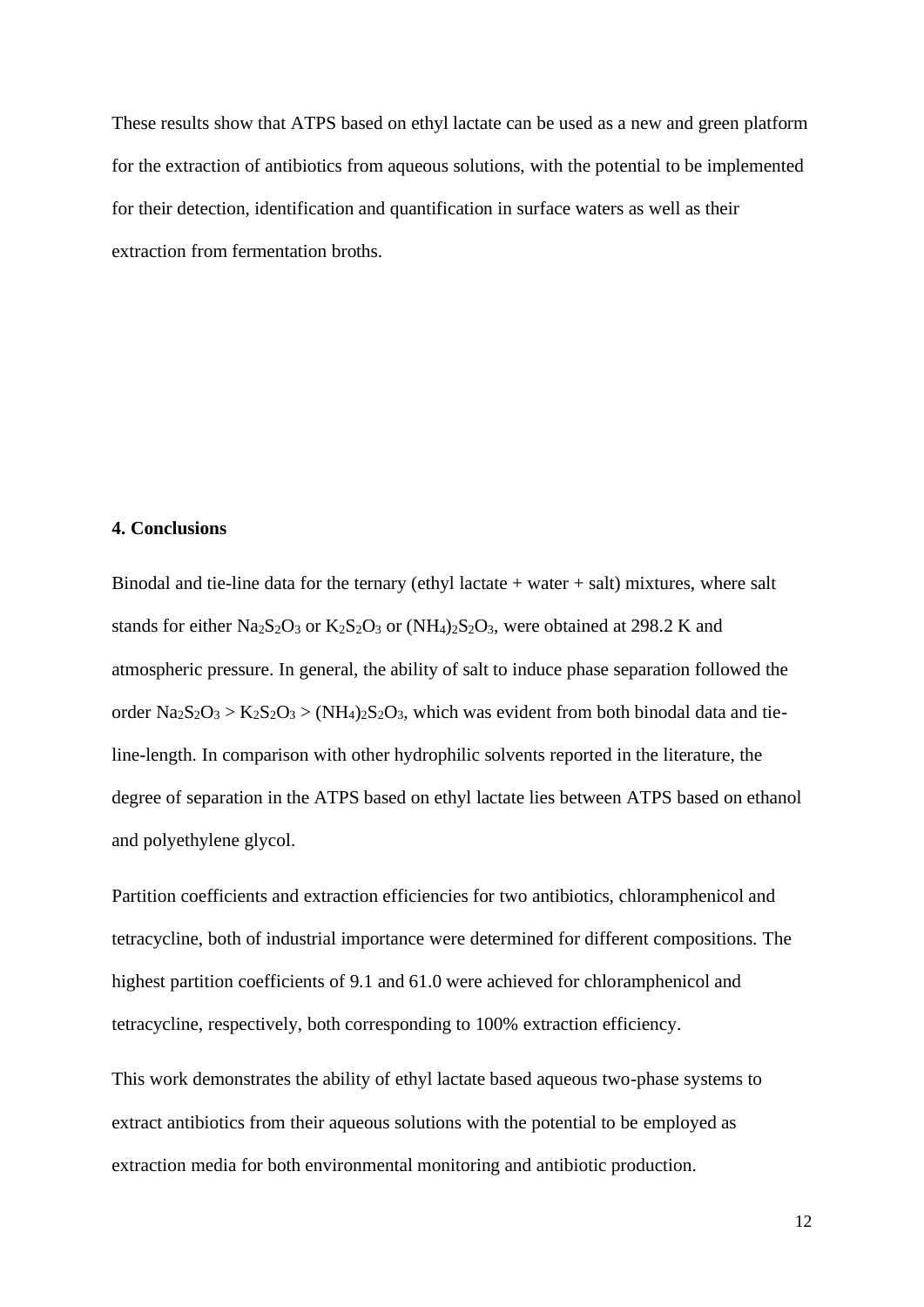# **Acknowledgments**

This work was supported by Aston University internal grant and the Fundação para a Ciência e Tecnologia (FCT), project UIDB/00100/2020 of Centro de Química Estrutural, PTDC/EQU-EPQ/31926/2017, UIDB/50006/2020 of the Associate Laboratory for Green Chemistry – LAQV, UIDB/00100/2020 of the Centro de Química Estrutural – CQE, and IF/01374/2014.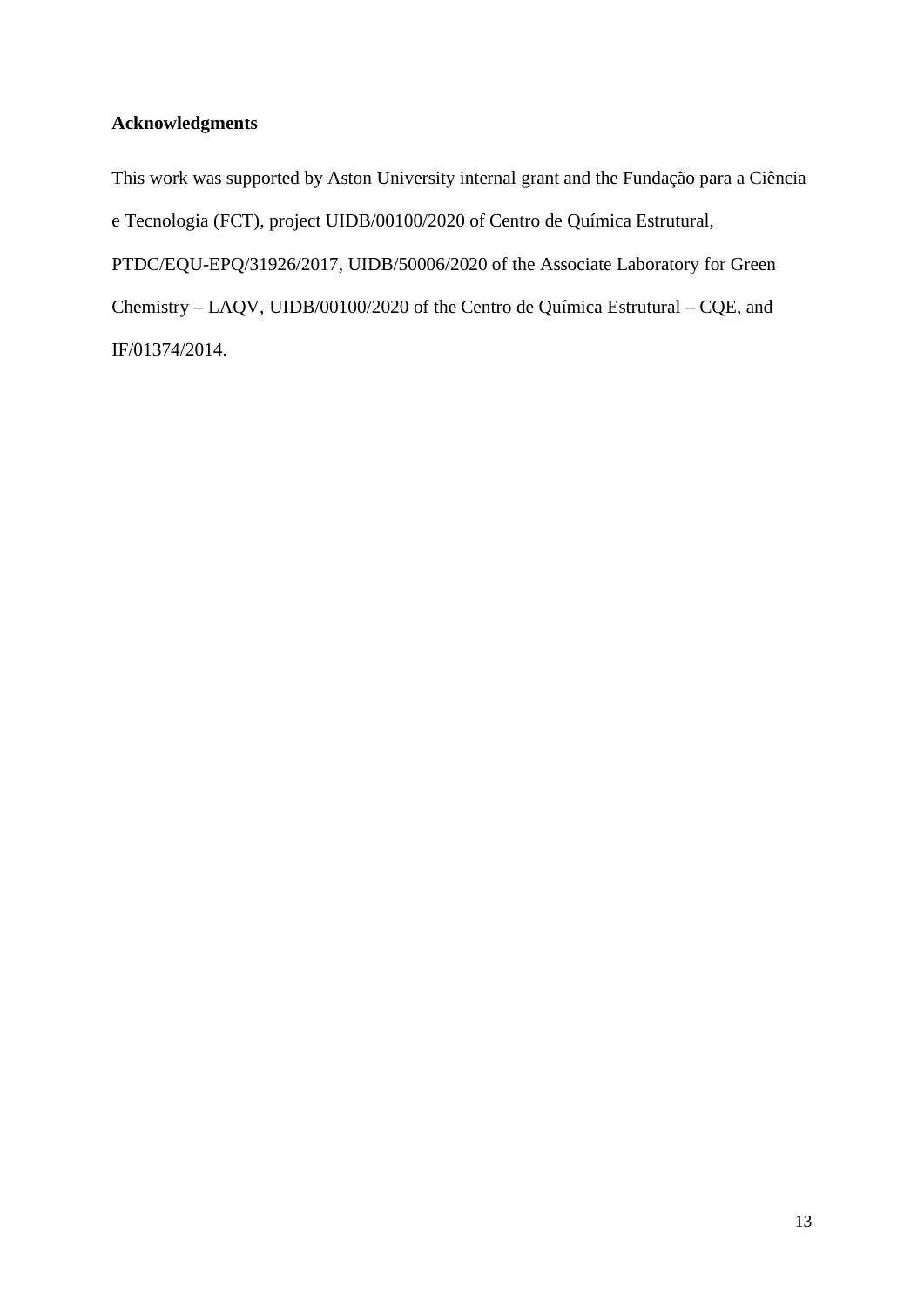**Table 1.** Chemicals used in this work

| <b>Chemical</b>            | <b>Molecular</b><br>formula    | <b>Purity</b><br>$(mass \%)$ | CAS no.       | <b>Source</b>            |  |
|----------------------------|--------------------------------|------------------------------|---------------|--------------------------|--|
| Ethyl lactate              | $C_5H_{10}O_3$                 | >98%                         | $97-64-3$     | Sigma-Aldrich            |  |
| Potassium thiosulfate      | $K_2S_2O_3$                    | $> 95\%$                     | 10294-66-3    | Sigma-Aldrich            |  |
| Sodium thiosulphate        | $Na2S2O3$                      | 99%                          | 10102-17-7    | Sigma-Aldrich            |  |
| Ammonium thiosulphate      | $(NH_4)_2S_2O_3$               | 96%                          | 7783-18-8     | <b>Fisher Scientific</b> |  |
| Chloramphenicol            | $C_{11}H_{12}Cl_2N_2O_5$       | 98%                          | $56 - 75 - 7$ | <b>Fisher Scientific</b> |  |
| Tetracycline hydrochloride | $C_{22}H_{24}N_2O_8 \cdot HCl$ | $> 99\%$                     | $64 - 75 - 5$ | Sigma-Aldrich            |  |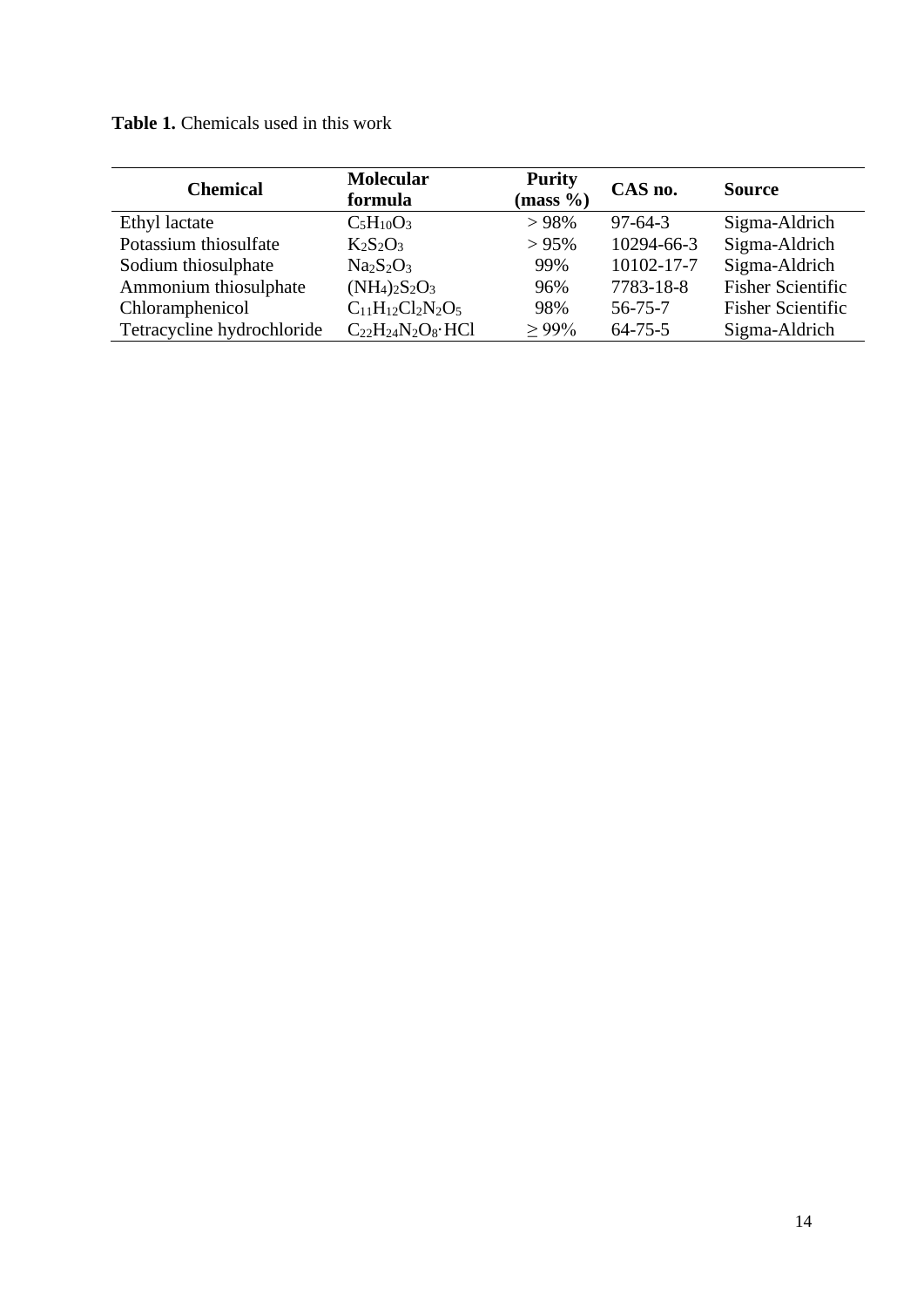| Ethyl lactate + water + $K_2S_2O_3$ |                 |                  |                   | Ethyl lactate + water + $Na2S2O3$ |                  | Ethyl lactate + water + $(NH_4)_2S_2O_3$ |                 |                  |  |
|-------------------------------------|-----------------|------------------|-------------------|-----------------------------------|------------------|------------------------------------------|-----------------|------------------|--|
| $x_{\text{salt}}$                   | $x_{\text{EL}}$ | $x_{\text{wat}}$ | $x_{\text{salt}}$ | $x_{\text{EL}}$                   | $x_{\text{wat}}$ | $x_{\text{salt}}$                        | $x_{\text{EL}}$ | $x_{\text{wat}}$ |  |
| 0.006                               | 0.287           | 0.707            | 0.011             | 0.117                             | 0.872            | 0.006                                    | 0.397           | 0.597            |  |
| 0.008                               | 0.208           | 0.784            | 0.018             | 0.056                             | 0.926            | 0.011                                    | 0.197           | 0.792            |  |
| 0.012                               | 0.150           | 0.838            | 0.027             | 0.026                             | 0.947            | 0.017                                    | 0.147           | 0.836            |  |
| 0.015                               | 0.118           | 0.867            | 0.034             | 0.007                             | 0.959            | 0.020                                    | 0.113           | 0.867            |  |
| 0.016                               | 0.105           | 0.879            | 0.051             | 0.007                             | 0.942            | 0.024                                    | 0.089           | 0.887            |  |
| 0.023                               | 0.067           | 0.910            | 0.057             | 0.004                             | 0.939            | 0.029                                    | 0.066           | 0.905            |  |
| 0.026                               | 0.050           | 0.924            | 0.070             | 0.004                             | 0.926            | 0.032                                    | 0.043           | 0.925            |  |
| 0.030                               | 0.035           | 0.935            | 0.008             | 0.165                             | 0.827            | 0.037                                    | 0.030           | 0.933            |  |
| 0.033                               | 0.029           | 0.938            | 0.014             | 0.091                             | 0.895            | 0.048                                    | 0.028           | 0.924            |  |
| 0.037                               | 0.019           | 0.944            | 0.022             | 0.044                             | 0.934            | 0.054                                    | 0.027           | 0.919            |  |
| 0.044                               | 0.016           | 0.940            | 0.040             | 0.005                             | 0.955            | 0.062                                    | 0.014           | 0.924            |  |
| 0.049                               | 0.019           | 0.932            | 0.005             | 0.226                             | 0.769            | 0.065                                    | 0.011           | 0.924            |  |
| 0.058                               | 0.011           | 0.931            | 0.003             | 0.440                             | 0.557            |                                          |                 |                  |  |

Table 2. Binodal point data for the ternary mixture containing ethyl lactate (EL), water (wat), and salt (either K<sub>2</sub>S<sub>2</sub>O<sub>3</sub>, Na<sub>2</sub>S<sub>2</sub>O<sub>3</sub> (NH<sub>4</sub>)<sub>2</sub>S<sub>2</sub>O<sub>3</sub>) at 298.2 K and at  $0.1$  MPa, in mole fraction.<sup>a</sup>

<sup>a</sup> Standard uncertainties, *u*, are  $u(T) = 0.05$  K,  $u(p) = 1$  kPa, and  $u(x) = 0.003$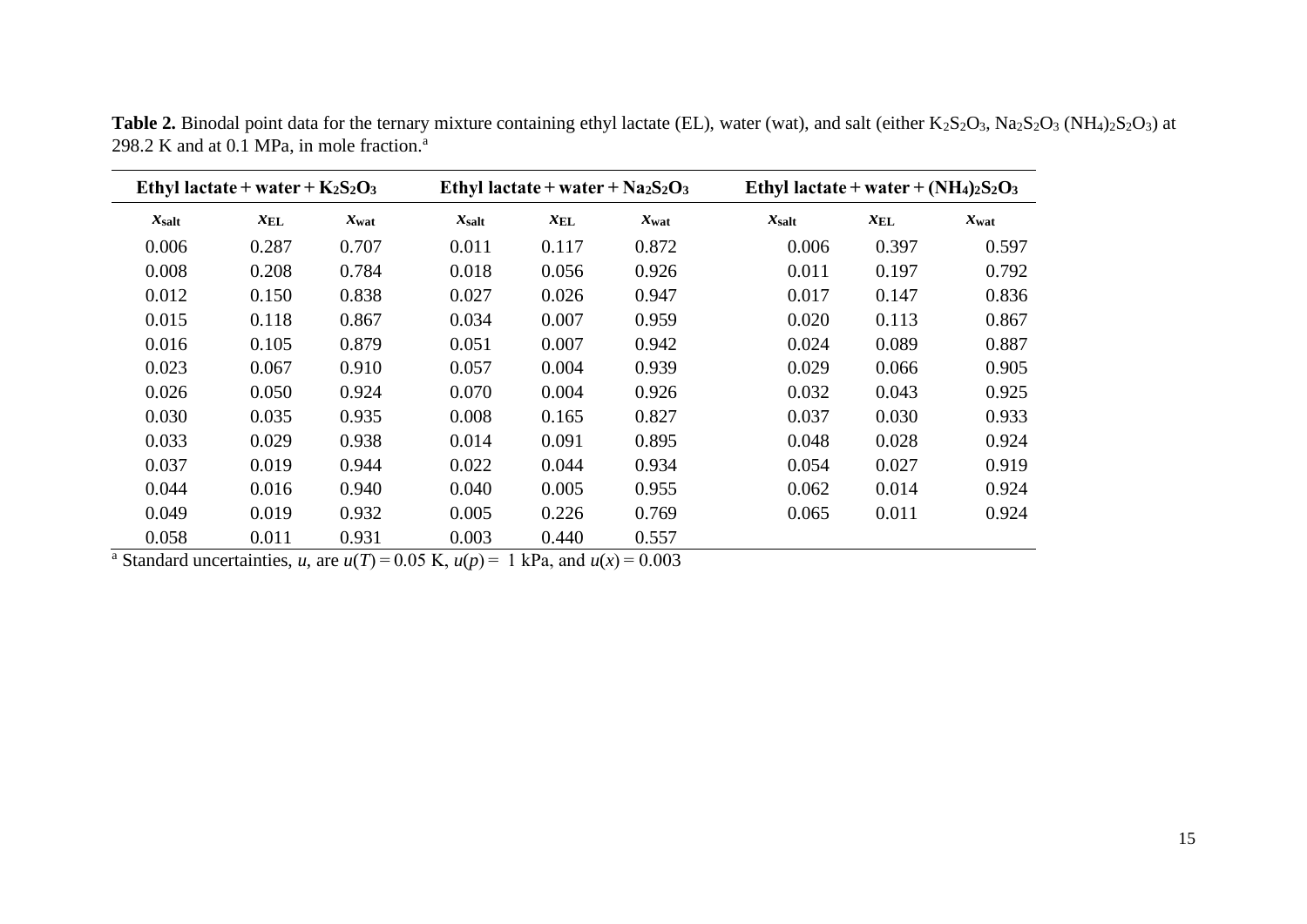**Table 3.** Parameters *A*, *B*, and *C* of Merchuk equation (Eq. 1) fitted to the binodal points for three ternary mixtures at 298.2 K and at 0.1 MPa. *SD* stands for the standard deviation given by Eq. 2.

| ĸ                                        | $\mathcal{C}$ | SD                                                                     |  |  |  |  |  |  |
|------------------------------------------|---------------|------------------------------------------------------------------------|--|--|--|--|--|--|
| Ethyl lactate + water + $K_2S_2O_3$      |               |                                                                        |  |  |  |  |  |  |
|                                          |               | 0.0068                                                                 |  |  |  |  |  |  |
| Ethyl lactate + water + $Na2S2O3$        |               |                                                                        |  |  |  |  |  |  |
|                                          |               | 0.0128                                                                 |  |  |  |  |  |  |
| Ethyl lactate + water + $(NH_4)_2S_2O_3$ |               |                                                                        |  |  |  |  |  |  |
|                                          |               | 0.0239                                                                 |  |  |  |  |  |  |
|                                          |               | $-20.195$ $1361.26$<br>2.027 -28.716 -3842.95<br>1.995 -20.271 -435.54 |  |  |  |  |  |  |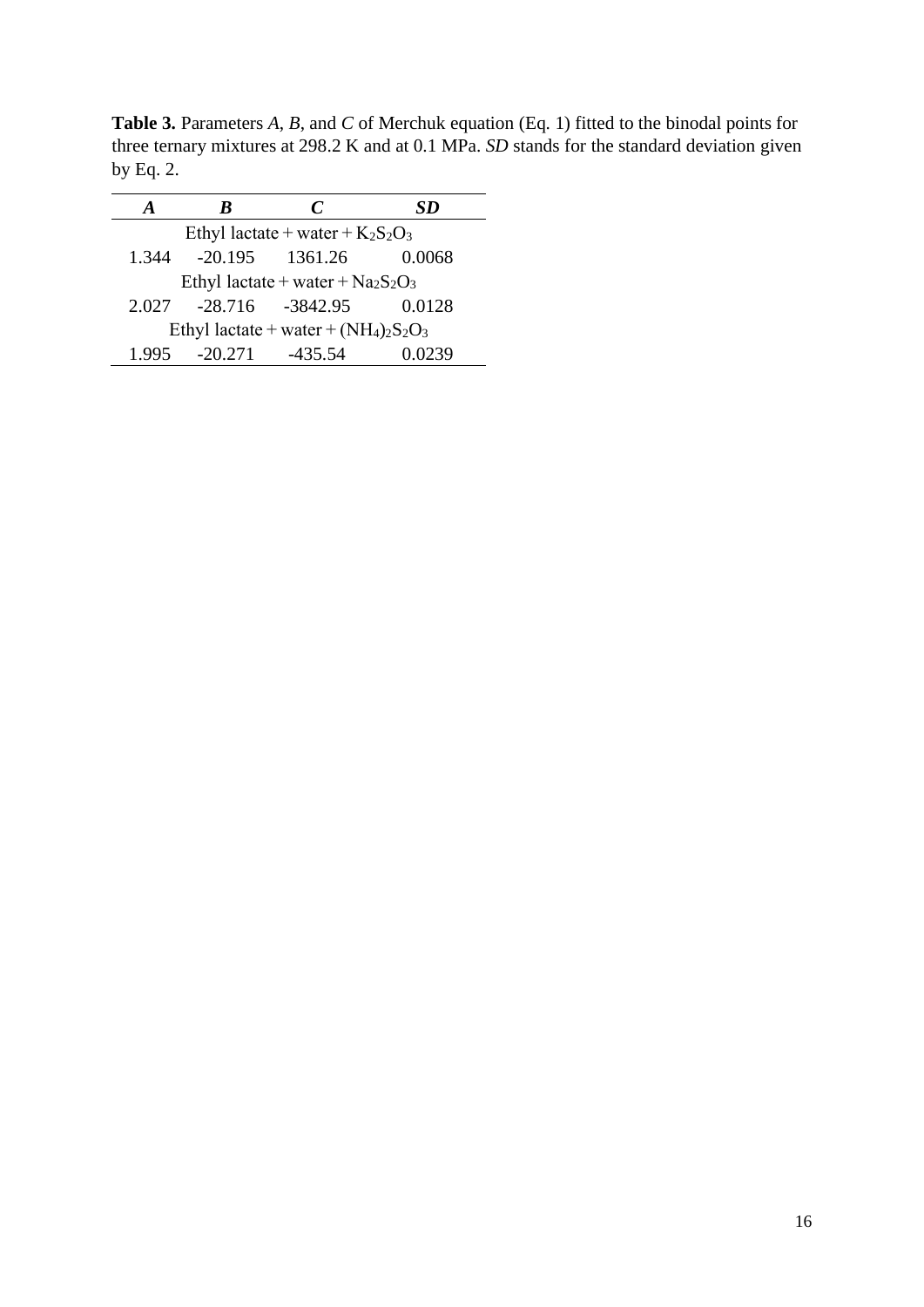| <b>Overall composition</b>               |                 | Top phase        |                   |                 | <b>Bottom</b> phase |                   |                 |                  |            |            |
|------------------------------------------|-----------------|------------------|-------------------|-----------------|---------------------|-------------------|-----------------|------------------|------------|------------|
| $x_{\text{salt}}$                        | $x_{\text{EL}}$ | $x_{\text{wat}}$ | $x_{\text{salt}}$ | $x_{\text{EL}}$ | $x_{\text{wat}}$    | $x_{\text{salt}}$ | $x_{\text{EL}}$ | $x_{\text{wat}}$ | <b>TLL</b> | <b>STL</b> |
| Ethyl lactate + water + $K_2S_2O_3$      |                 |                  |                   |                 |                     |                   |                 |                  |            |            |
| 0.031                                    | 0.062           | 0.907            | 0.009             | 0.187           | 0.804               | 0.038             | 0.023           | 0.939            | 0.167      | $-5.66$    |
| 0.034                                    | 0.080           | 0.886            | 0.007             | 0.244           | 0.749               | 0.044             | 0.014           | 0.942            | 0.233      | $-6.22$    |
| 0.030                                    | 0.054           | 0.916            | 0.010             | 0.166           | 0.824               | 0.035             | 0.029           | 0.936            | 0.139      | $-5.48$    |
| Ethyl lactate + water + $Na2S2O3$        |                 |                  |                   |                 |                     |                   |                 |                  |            |            |
| 0.029                                    | 0.088           | 0.883            | 0.040             | 0.014           | 0.946               | 0.005             | 0.258           | 0.737            | 0.246      | $-6.97$    |
| 0.047                                    | 0.051           | 0.902            | 0.054             | 0.004           | 0.942               | 0.003             | 0.356           | 0.641            | 0.356      | $-6.90$    |
| 0.050                                    | 0.067           | 0.883            | 0.060             | 0.003           | 0.937               | 0.003             | 0.473           | 0.524            | 0.473      | $-8.25$    |
| Ethyl lactate + water + $(NH_4)_2S_2O_3$ |                 |                  |                   |                 |                     |                   |                 |                  |            |            |
| 0.033                                    | 0.101           | 0.866            | 0.046             | 0.029           | 0.925               | 0.010             | 0.232           | 0.758            | 0.206      | $-5.64$    |
| 0.034                                    | 0.115           | 0.851            | 0.049             | 0.024           | 0.927               | 0.009             | 0.275           | 0.716            | 0.254      | $-6.28$    |
| 0.045                                    | 0.106           | 0.849            | 0.060             | 0.012           | 0.928               | 0.007             | 0.342           | 0.651            | 0.334      | $-6.23$    |

**Table 4.** Tie-line equilibrium data for the ternary mixtures containing ethyl lactate (EL), water (wat), and salt (either  $K_2S_2O_3$ ,  $Na_2S_2O_3$  (NH<sub>4</sub>)<sub>2</sub>S<sub>2</sub>O<sub>3</sub>) at 298.2 K and at 0.1 MPa, in mole fraction.

<sup>a</sup> Standard uncertainties, *u*, are  $u(T) = 0.05$  K,  $u(p) = 1$  kPa, and  $u(x) = 0.003$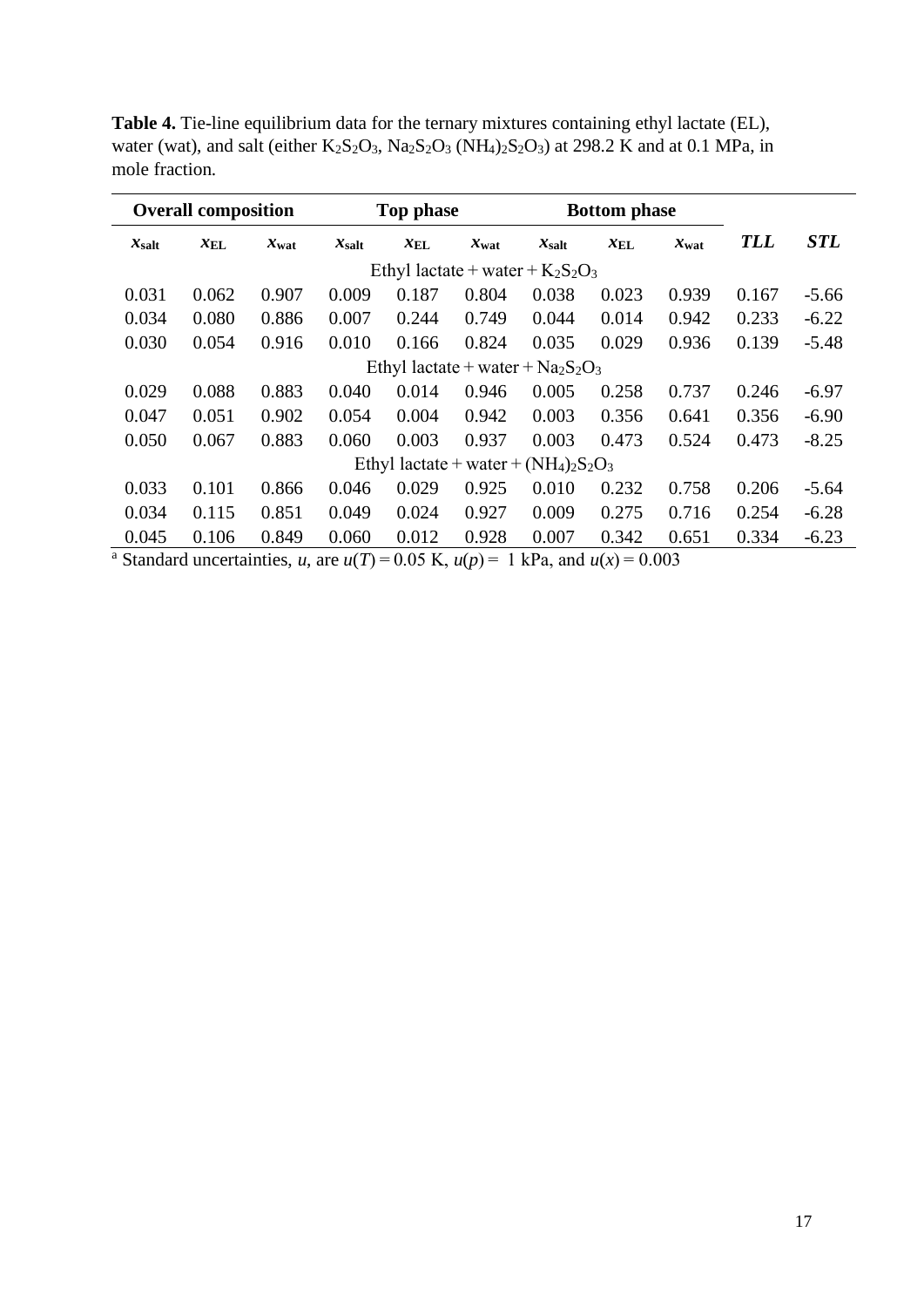**Table 5.** Partition coefficients (*K*) and extraction efficiencies (*EE*) of chloramphenicol (CP) and tetracycline (TC) in biphasic mixtures composed of ethyl lactate (EL), water (wat) and salt (either  $K_2S_2O_3$ ,  $Na_2S_2O_3$  (NH<sub>4</sub>)<sub>2</sub>S<sub>2</sub>O<sub>3</sub>) at 298.2 K and at 0.1 MPa. The initial concentrations of chloramphenicol and tetracycline in water (antibiotic feed solution) were 0.15 g/L and 0.10 g/L, respectively. *x*ant in water stands for mole fraction of the feed solution.

|                                          | Feed            | Chloramphenicol           |                                        |                                   |              | <b>Tetracycline</b> |                |                              |              |                    |
|------------------------------------------|-----------------|---------------------------|----------------------------------------|-----------------------------------|--------------|---------------------|----------------|------------------------------|--------------|--------------------|
| $x_{\text{salt}}$                        | $x_{\text{EL}}$ | $x_{\text{ant in water}}$ | $\mathcal{C}_{\text{CP}}^{\text{top}}$ | $C_{CP}^{bot}$                    | $K_{\rm CP}$ | $EE_{CP}$           | $C_{TC}^{top}$ | $C_{\text{TC}}^{\text{bot}}$ | $K_{\rm TC}$ | $EE$ <sub>TC</sub> |
| (mol/mol)                                | (mol/mol)       | (mol/mol)                 | (g/L)                                  | (g/L)                             |              | $(\% )$             | (g/L)          | (g/L)                        |              | $(\%)$             |
| Ethyl lactate + water + $K_2S_2O_3$      |                 |                           |                                        |                                   |              |                     |                |                              |              |                    |
| 0.025                                    | 0.090           | 0.885                     | 0.122                                  | 0.037                             | 3.3          | 76.5                | 0.076          | 0.029                        | 2.6          | 71.5               |
| 0.025                                    | 0.116           | 0.859                     | 0.109                                  | 0.016                             | 6.8          | 89.6                | 0.071          | 0.012                        | 5.9          | 87.6               |
| 0.033                                    | 0.090           | 0.877                     | 0.132                                  | 0.029                             | 4.6          | 77.0                | 0.098          | 0.012                        | 8.2          | 85.8               |
|                                          |                 |                           |                                        | Ethyl lactate + water + $Na2S2O3$ |              |                     |                |                              |              |                    |
| 0.035                                    | 0.090           | 0.875                     | 0.073                                  | 0.08                              | 0.9          | 40.5                | 0.12           | 0.017                        | 7.1          | 99.8               |
| 0.035                                    | 0.172           | 0.793                     | 0.091                                  | 0.010                             | 9.1          | 99.9                | 0.061          | 0.001                        | 61.0         | 100                |
| 0.048                                    | 0.090           | 0.862                     | 0.101                                  | 0.051                             | 2.0          | 48.4                | 0.139          | 0.003                        | 46.3         | 100                |
| Ethyl lactate + water + $(NH_4)_2S_2O_3$ |                 |                           |                                        |                                   |              |                     |                |                              |              |                    |
| 0.035                                    | 0.105           | 0.860                     | 0.005                                  | 0.127                             | 0.0          | 3.2                 | 0.078          | 0.024                        | 3.2          | 72.3               |
| 0.035                                    | 0.147           | 0.818                     | 0.085                                  | 0.023                             | 3.7          | 83.0                | 0.057          | 0.015                        | 4.0          | 84.1               |
| 0.044                                    | 0.105           | 0.851                     | 0.066                                  | 0.067                             | 1.0          | 44.7                | 0.095          | 0.003                        | 32.9         | 96.3               |

<sup>a</sup> Standard uncertainties, u, are  $u(T) = 0.05$  K,  $u(p) = 1$  kPa,  $u(x) = 0.003$ ,  $u(C_{CP}) = 0.002$  g/L,  $u(C_{TC}) = 0.002$  g/L and  $u(K) = 0.6$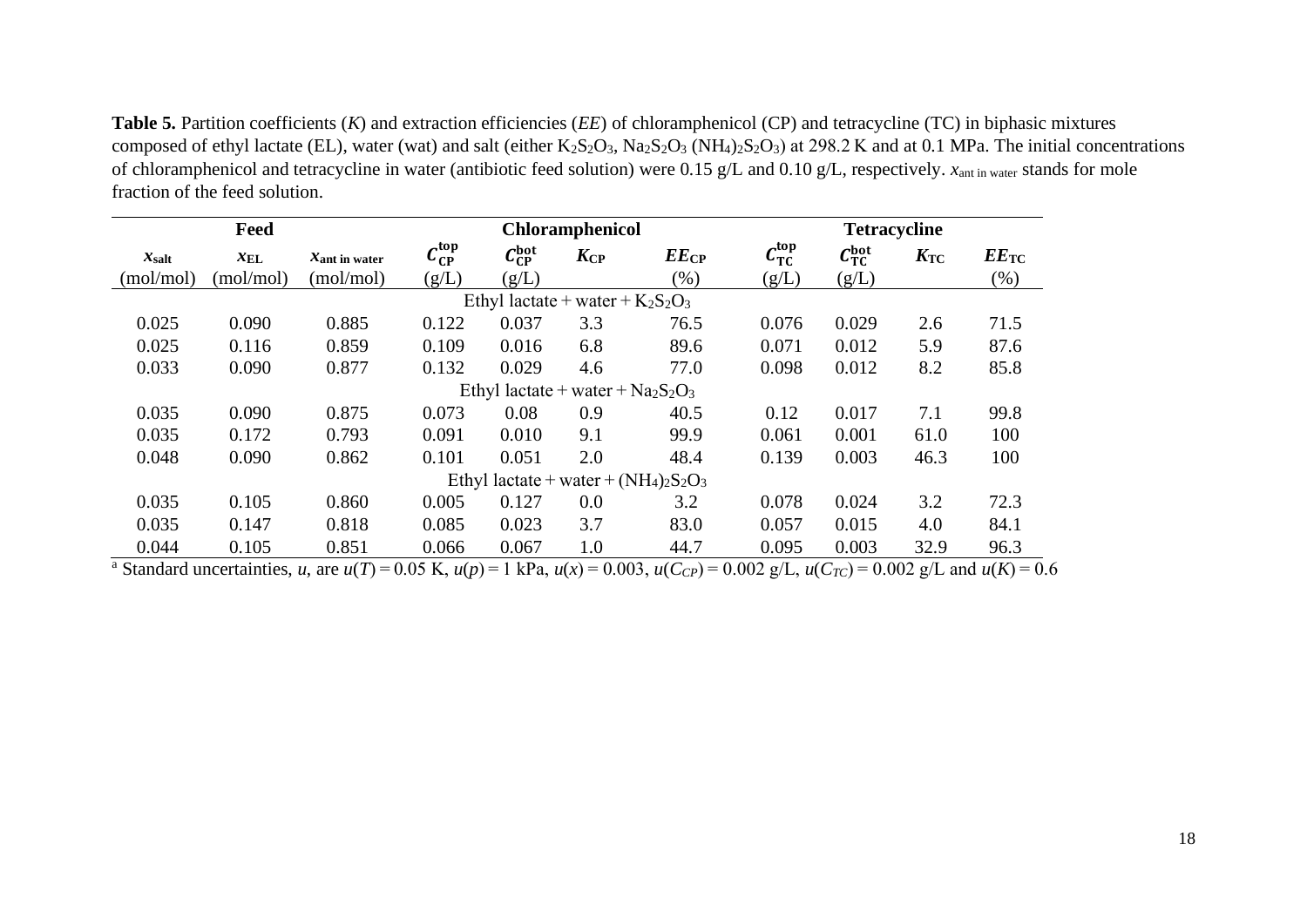# **Caption to Figures**

**Figure 1**. Binodal curves of the ternary mixtures composed of ethyl lactate, water and salt  $(K_2S_2O_3 - \text{red}, N_{2S_2O_3 - \text{green}})$  and  $(N_{42}S_2O_3 - \text{blue})$  at 298.2 K in mole fraction. Symbols represent experimental binodal data while the solid lines correspond to the fittings obtained by Eq. (1) using constants given in Table 3.

**Figure 2**. Binodal curves (solid line) and corresponding tie-lines (dash line) for ternary mixtures containing ethyl lactate, water and salt at  $298.2 \text{ K}$ : Na<sub>2</sub>S<sub>2</sub>O<sub>3</sub> (a), K<sub>2</sub>S<sub>2</sub>O<sub>3</sub> (b) and  $(NH<sub>4</sub>)<sub>2</sub>S<sub>2</sub>O<sub>3</sub>$  (c). Red, green and blue symbols represent experimental binodal data while white symbols correspond to experimental tie-line compositions. Solid and dashed lines correspond to fittings obtained by Eq. (1) and tie-lines, respectively.

**Figure 3**. Comparison of binodal curves for different ternary mixtures composed of  $Na<sub>2</sub>S<sub>2</sub>O<sub>3</sub>$ , water and phase-forming solvent: ethyl lactate from this work (black circles), ethanol [\[29\]](#page-9-0) (green circles) and PEG1500 [\[30\]](#page-9-1) (red circles) at 298.2 K.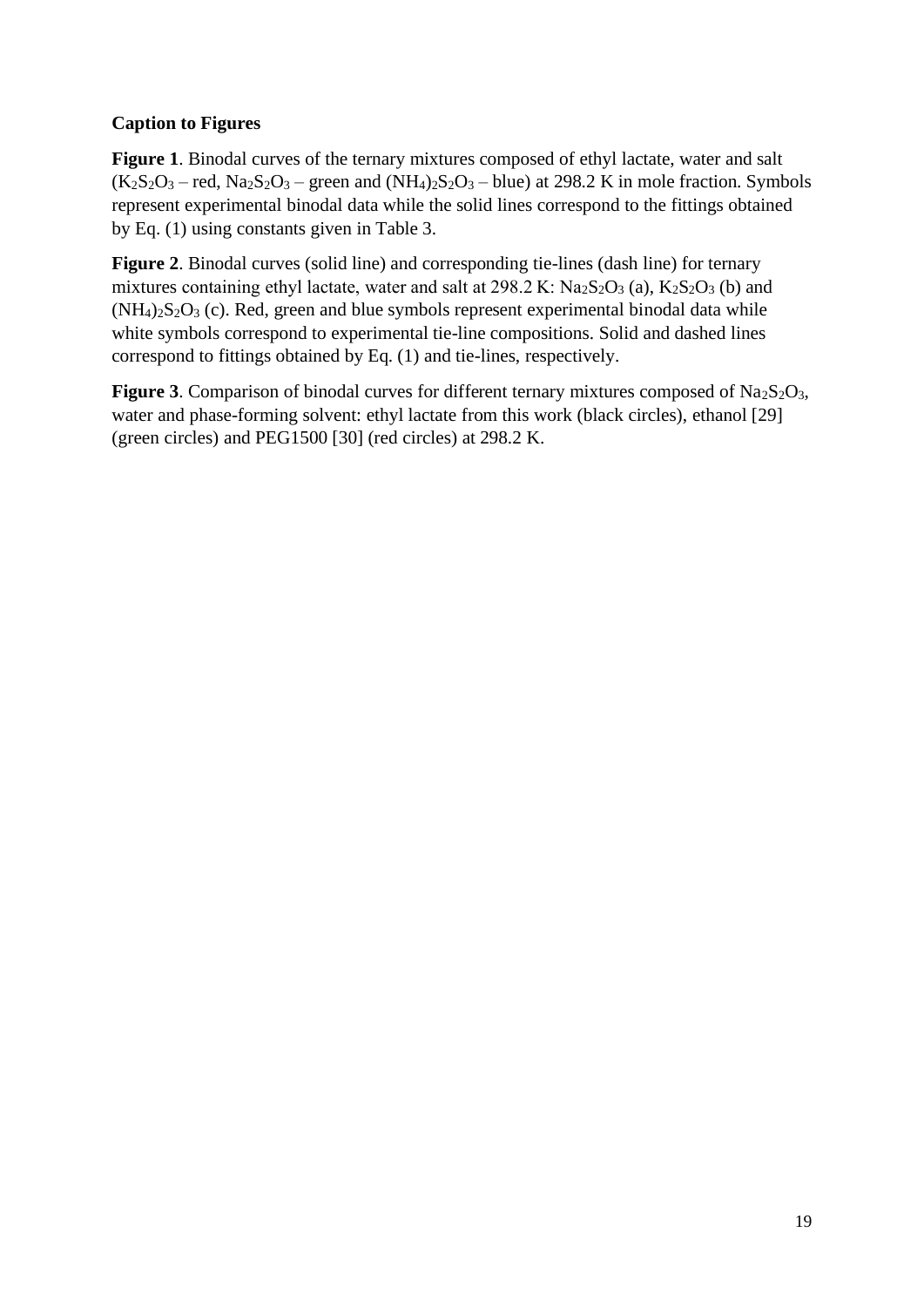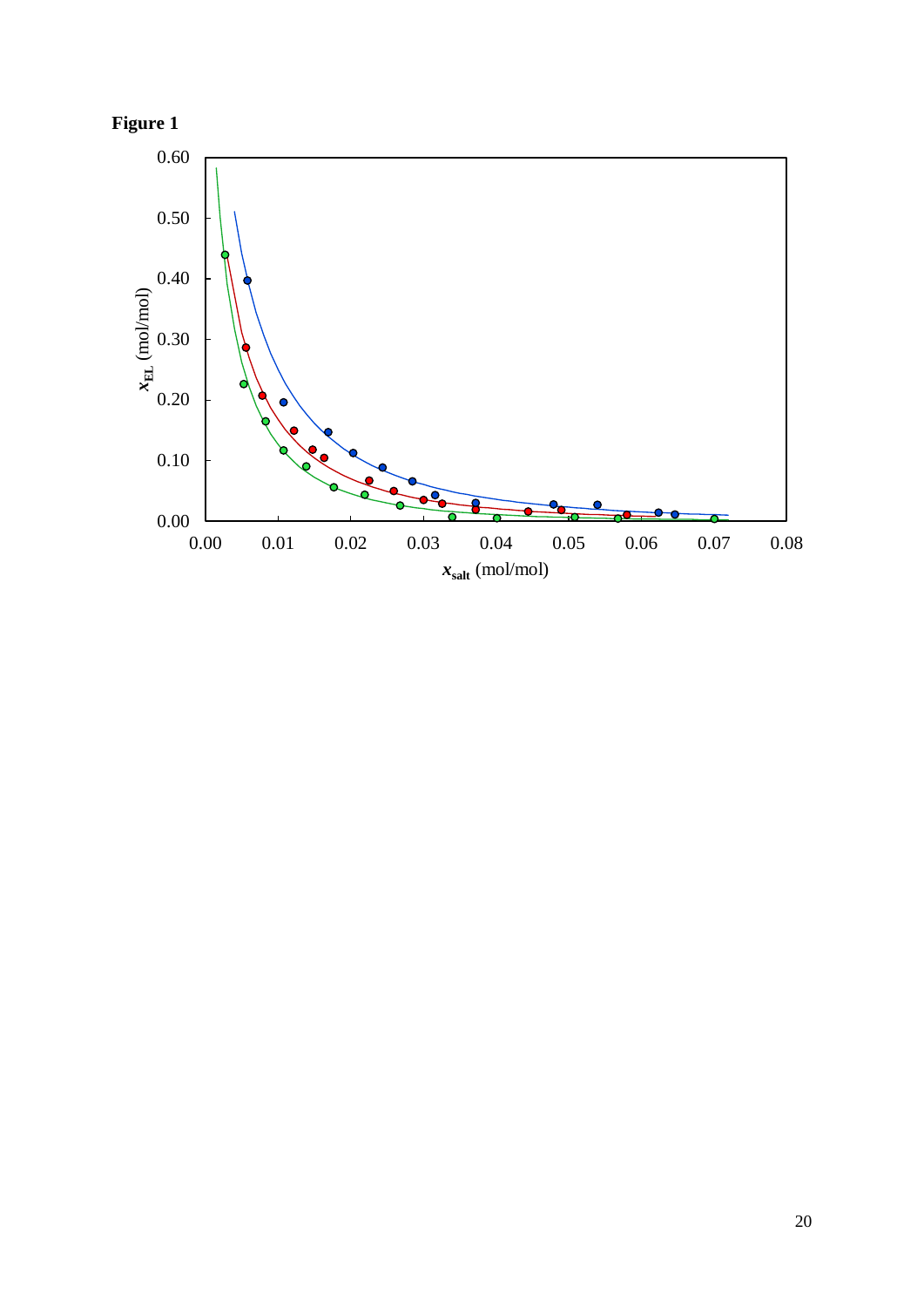

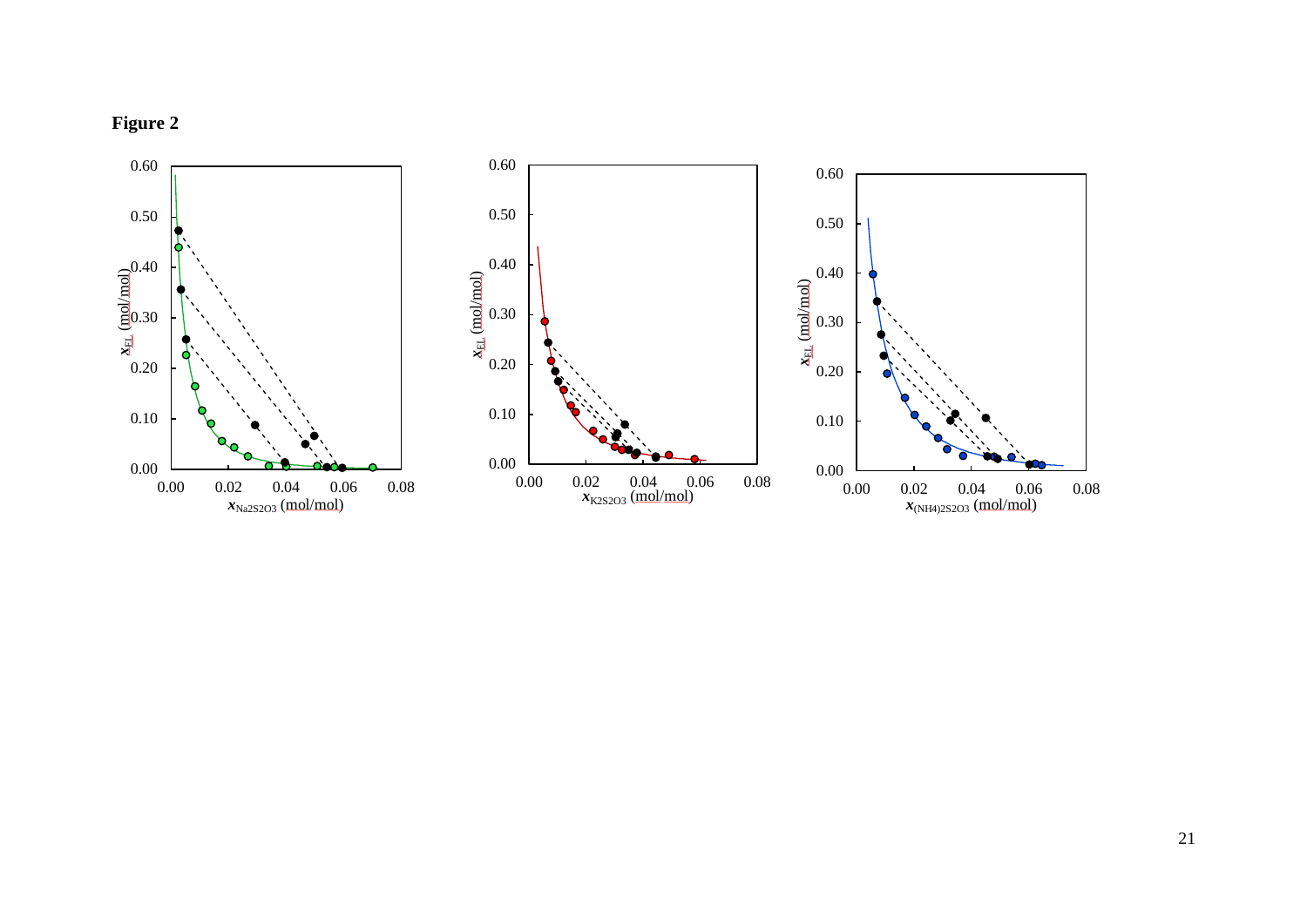

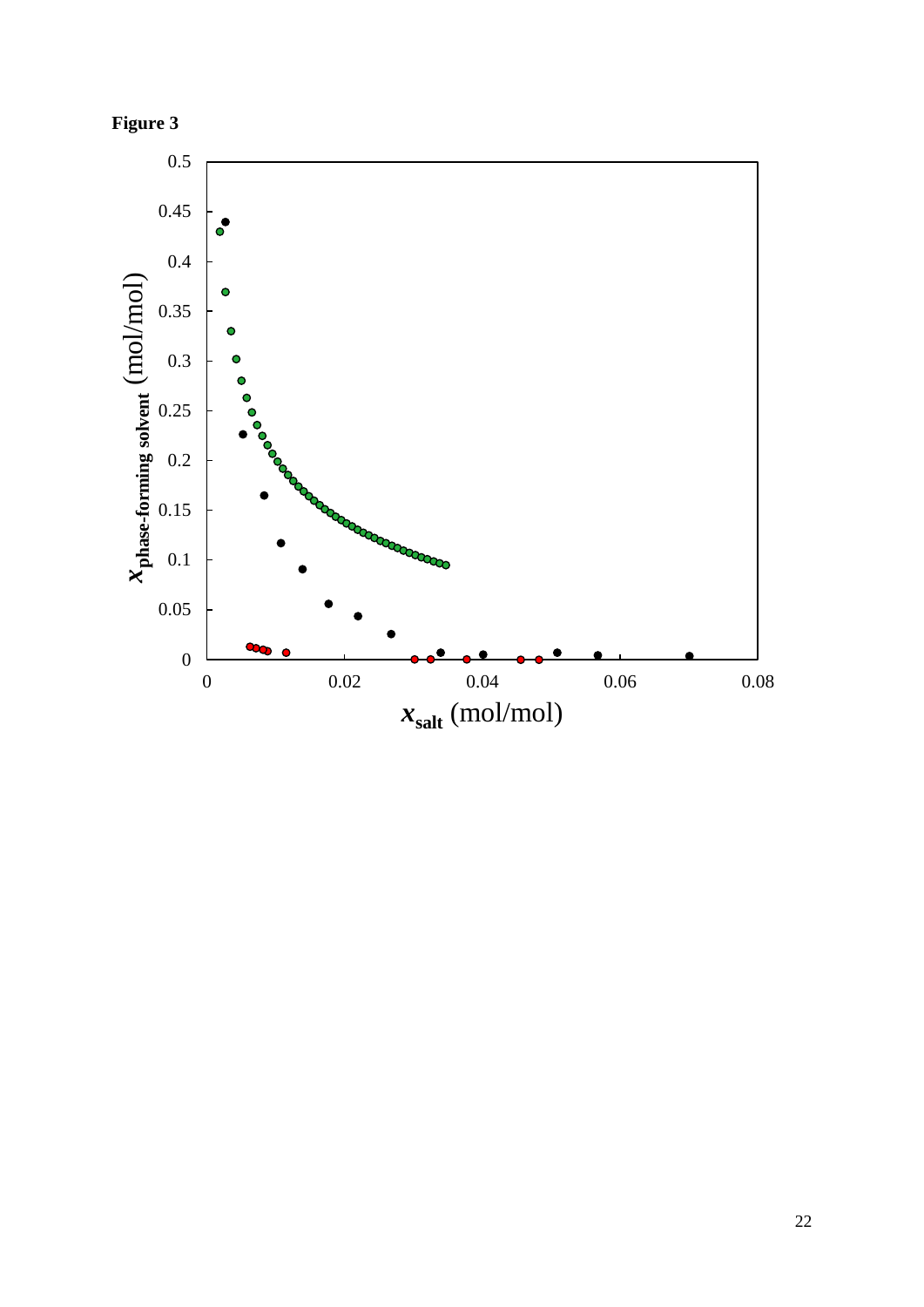#### **References**

- [1] E.Y. Klein, T.P.V. Boeckel, E.M. Martinez, S. Pant, S. Gandra, S.A. Levin, H. Goossens, R. Laxminarayan, Global increase and geographic convergence in antibiotic consumption between 2000 and 2015, PNAS 115 (2018) E3463–E3470.
- [2] I.T. Carvalho, L. Santos, Antibiotics in the aquatic environments: A review of the European scenario, Environ. Int. 94 (2016), 736–757.
- [3] U. Szymańska, M. Wiergowski, I. Sołtyszewski, J. Kuzemko, G. Wiergowska, M.K. Woźniak, Presence of antibiotics in the aquatic environment in Europe and their analytical monitoring: Recent trends and perspectives, Microchem. J. 147 (2021) 729– 740.
- [4] M. Bilal, S. Mehmood, T. Rasheed, H.M.N. Iqbal, Antibiotics traces in the aquatic environment: persistence and adverse environmental impact, Curr. Opin. Environ. Sci. Health 13 (2020) 68–74.
- [5] I. Michael, L. Rizzo, C.S. McArdell, C.M. Manaia, C. Merlin, T. Schwartz, C. Dagot, D. Fatta-Kassinos, Urban wastewater treatment plants as hotspots for the release of antibiotics in the environment: A review, Water Res. 47 (2013) 957–995.
- [6] T. Zhang, B. Li, Occurrence, Transformation, and Fate of Antibiotics in Municipal Wastewater Treatment Plants, Crit. Rev. Environ. Sci. Technol. 41 (2011) 951–998.
- [7] UN General Assembly, Transforming our world: the 2030 Agenda for Sustainable Development, 21 October 2015, A/RES/70/1, available at: [https://www.refworld.org/docid/57b6e3e44.html;](https://www.refworld.org/docid/57b6e3e44.html) accessed 17 December 2020
- [8] W. Leuchtenberger, K. Huthmacher, K. Drauz, Biotechnological production of amino acids and derivatives: current status and prospects, Appl. Microbiol. Biotechnol. 69  $(2005)$  1–8.
- [9] R.R. Vennapusa, S.M. Hunegnaw, R.B. Cabrera, M. Fernández-Lahore, Assessing adsorbent–biomass interactions during expanded bed adsorption onto ion exchangers utilizing surface energetics, J. Chromatogr. A 1181 (2008) 9–20.
- [10] A.M.A. Nabais, J.P. Cardoso, Ultrafiltration of fermented broths and solvent extraction of antibiotics, Bioprocess Eng. 13 (1995) 215–221.
- [11] S.H. Mohd-Setapar, S.N. Mohamad-Aziz, C.S. Chuong, M.A.C. Yunus, M.A.A. Zaini, M.J. Kamaruddin, A Review of Mixed Reverse Micelle System for Antibiotic Recovery, Chem. Eng. Comm. 201 (2014) 1664–1685.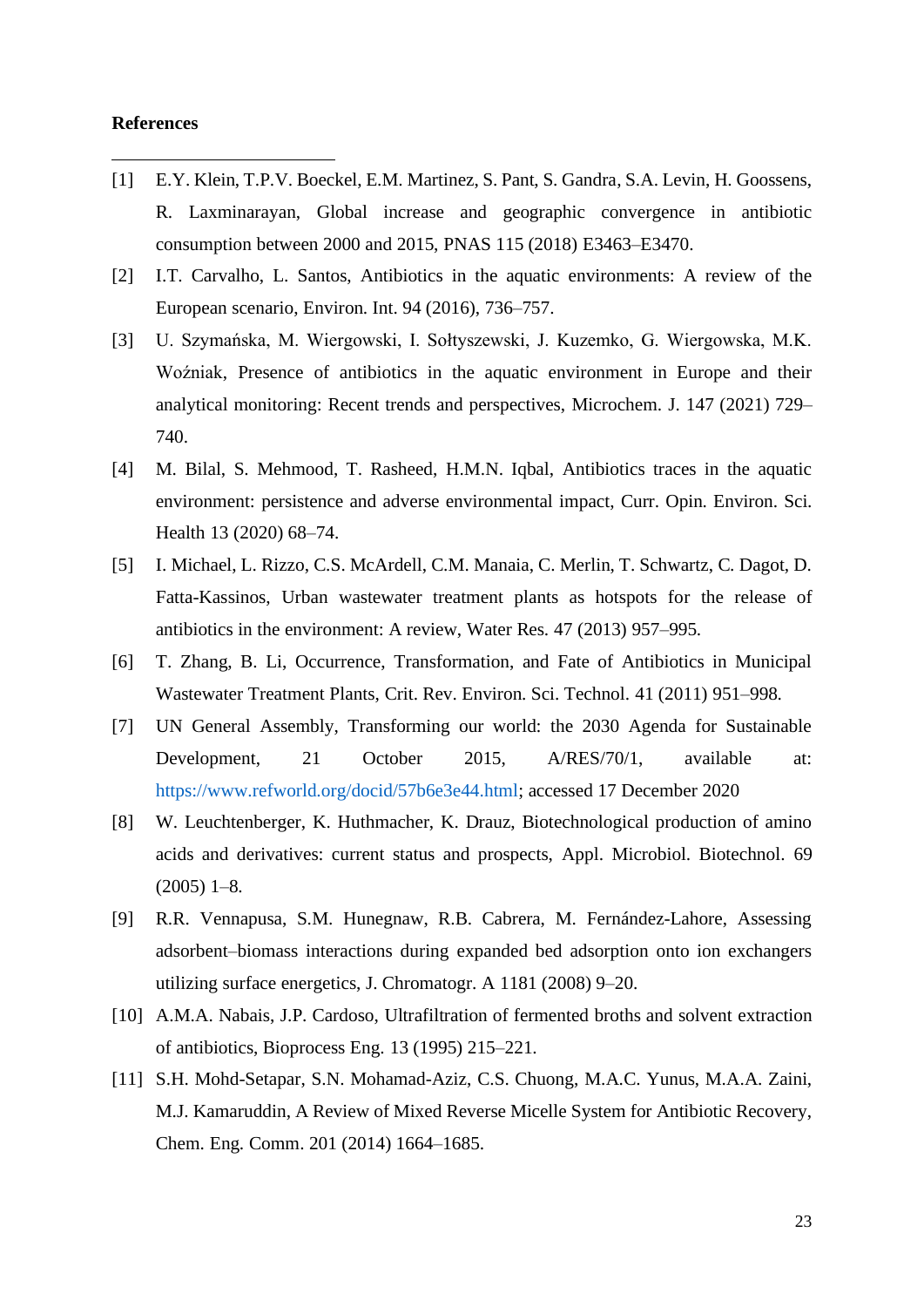- [12] A.L. Grilo, M.R. Aires-Barros, A.M. Azevedo, Partitioning in Aqueous Two-Phase Systems: fundamentals, applications and trends, Sep. Purif. Rev. 45 (2016) 68–80.
- [13] M. Iqbal, Y. Tao, S. Xie, Y. Zhu, D. Chen, X. Wang, L. Huang, D. Peng, A. Sattar, M.A.B. Shabbir, H.I. Hussain, S. Ahmed, Z. Yuan, Aqueous two-phase system (ATPS): an overview and advances in its applications. Biol. Proced. Online 18 (2016) 1–18.
- [14] F.F. Magalhães, A.P.M. Tavares, M.G. Freire, Advances in aqueous biphasic systems for biotechnology applications, Curr. Opin. Green Sustain. Chem. 27 (2021) 100417.
- [15] B. Mokhtarani, R. Karimzadeh, M. Amini, S.D. Manesh, Partitioning of Ciprofloxacin in aqueous two-phase system of poly(ethylene glycol) and sodium sulphate, Eng. J. Biochem. 38 (2008) 241–247.
- [16] M.M. Bora, S. Borthakur, P.C. Rao, N.N. Dutta, A new biocompatible gentle aqueous biphasic system in cefalexin partitioning containing nonionic Tween 20 surfactant and three organic/inorganic different salts, Fluid Phase Equilib. 379 (2014) 62–71.
- [17] O. Hernandez-Justiz, R. Fernandez-Lafuente, M. Terreni, J.M. Guisan, Use of aqueous two‐phase systems for in situ extraction of water soluble antibiotics during their synthesis by enzymes immobilized on porous supports, Biotechnol. Bioeng. 59 (1998) 73–79.
- [18] J.F.B. Pereira, F. Vicente, V.C. Santos-Ebinuma, J.M. Araújo, A. Pessoa, M.G. Freire, J.A.P. Coutinho, Extraction of tetracycline from fermentation broth using aqueous twophase systems composed of polyethylene glycol and cholinium-based salts, Process Biochem. 48 (2013) 716–722.
- [19] A. Soto, A. Arce, M.K. Khoshkbarchi, Partitioning of antibiotics in a two-liquid phase systemformed by water and a room temperature ionic liquid, Sep. Purif. Technol. 44 (2005) 242–246.
- [20] X. Yang, S. Zhang, W. Yu, Z. Liu, L. Lei, N. Li, H. Zhang, Y. Yu, Ionic liquid-anionic surfactant based aqueous two-phase extraction for determination of antibiotics in honey by high-performance liquid chromatography, Talanta 124 (2014) 1–6.
- [21] C.-X. Li, J. Han, Y. Wang, Y.-S. Yan, X.-H. Xu, J.-M. Pan, Extraction and mechanism investigation of trace roxithromycin in real water samples by use of ionic liquid-salt aqueous two-phase system, Anal Chim Acta. 653 (2009) 178–183.
- [22] FDA Regulation, Title 21 Food and drugs, Parts: 172 (Food additives permitted for direct addition to food for human consumption, Subpart F – Flavoring agents and related Substances, Sec. 172.515 – Synthetic flavoring substances and adjuvants) and 175 (Indirect food additives: adhesives and components of coating, Subpart B–Substances for use only as components of adhesives; Sec. 175.105 Adhesives); available at: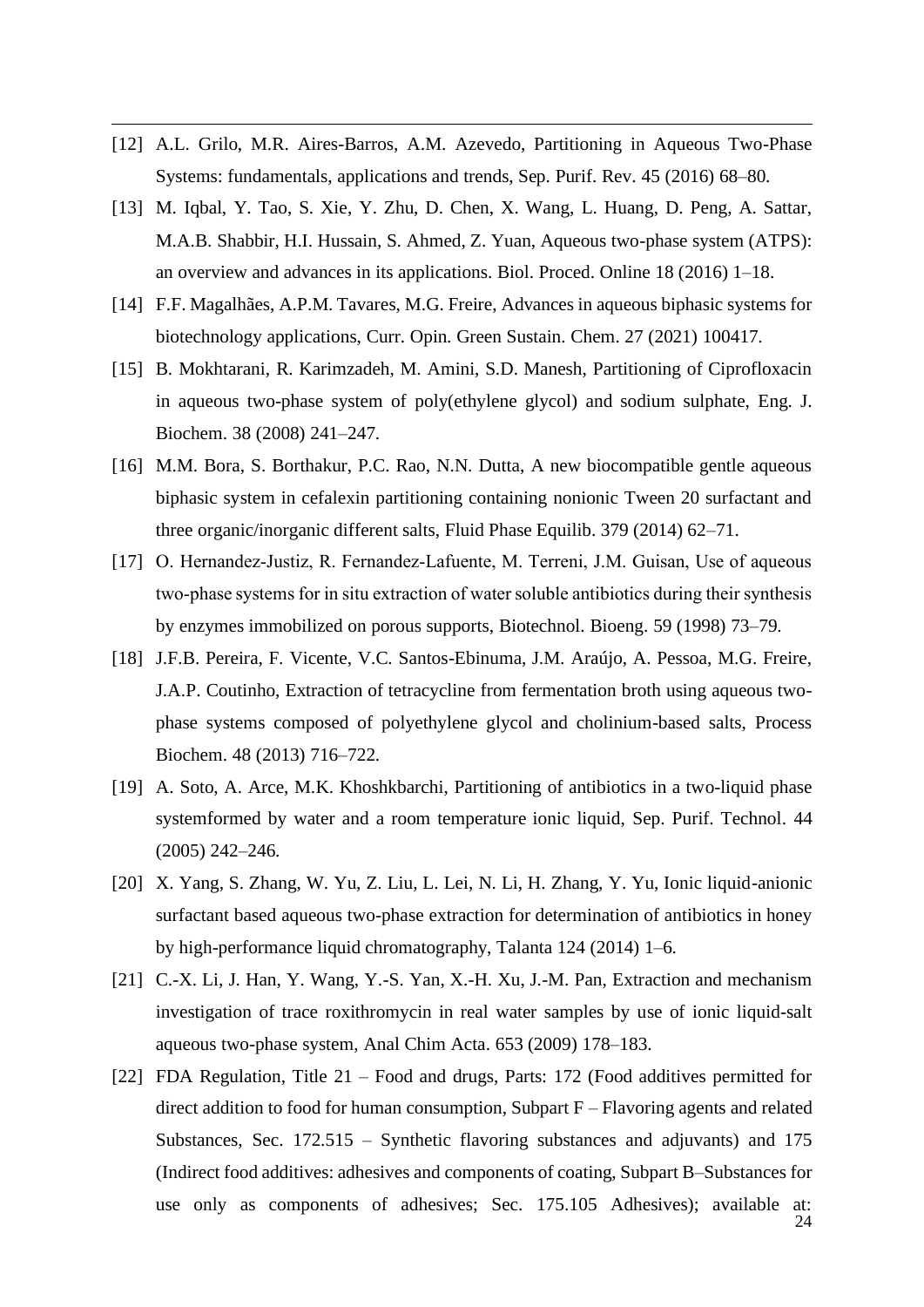[http://www.accessdata.fda.gov/scripts/cdrh/cfdocs/cfcfr/cfrsearch.cfm;](http://www.accessdata.fda.gov/scripts/cdrh/cfdocs/cfcfr/cfrsearch.cfm) accessed 17 December 2020.

- [23] I. Kamalanathan, Z. Petrovski, L.C. Branco, V. Najdanovic-Visak, Novel aqueous biphasic system based on ethyl lactate for sustainable separations: Phase splitting mechanism, J. Mol. Liq. 262 (2018) 37–45.
- [24] I. Kamalanathan, L. Canal, J. Hegarty, V. Najdanovic-Visak, Partitioning of amino acids in the novel biphasic systems based on environmentally friendly ethyl lactate, Fluid Phase Equilibr. 462 (2018) 6–13.
- [25] P.F. Requejo, P. Velho, E. Gómez, E.A. Macedo, Study of Liquid–Liquid Equilibrium of Aqueous Two-Phase Systems Based on Ethyl Lactate and Partitioning of Rutin and Quercetin, Ind. Eng. Chem. Res. 59 (2020) 21196–21204.
- [26] W. Praikaew, W. Kiatkittipong, K. Kiatkittipong, S. Assabumrungrat, F. Aiouache, V. Najdanovic-Visak, Liquid–Liquid Phase Equilibria of Aqueous Biphasic Systems Based on Glycerol Formal: Application on Tetracycline Recovery from Water, J. Chem. Eng. Data 64 (2019) 4856–4862.
- [27] J.C. Merchuk, B.A. Andrews, J.A. Asenjo, Aqueous two-phase systems for protein separation. J. Chromatogr., Biomed. Appl. 711 (1998) 285–293.
- [28] Y. Marcus , Thermodynamics of Solvation of Ions Part 5.Gibbs Free Energy of Hydration at 298.15 K, J. Chem. Soc. Faraday Trans. 87 (1991) 2995–2999.
- [29] E. Nemati-Knade, H. Shekaari, S.A. Jafari, Thermodynamic study of aqueous two phase systems for some aliphatic alcohols+sodium thiosulfate+water, Fluid Phase Equilib. 321 (2012) 64–72.
- [30] I.J.B. Santos, R.M. Maduro de Carvalho, M.C. Hespanhol da Silva, L.H. Mendes da Silva, Phase Diagram, Densities, and the Refractive Index of New Aqueous Two-Phase System Formed by  $PEO1500 + Thiosulfate + H<sub>2</sub>O$  at Different Temperatures, J. Chem. Eng. Data 57 (2012) 274–279.
- [31] Y. Wang, J. Han, X. Xu, S. Hu, Y. Yan, Partition behavior and partition mechanism of antibiotics in ethanol/2-propanol–ammonium sulfate aqueous two-phase systems, Sep. Purif. Technol. 75 (2010) 352–357.
- [32] C.F.C. Marques, T. Mourao, C.M.S.S. Neves, A.S. Lima, I. Boal-Palheiros, J.A.P. Coutinho, M.G. Freire, Aqueous Biphasic Systems Composed of Ionic Liquids and Sodium Carbonate as Enhanced Routes for the Extraction of Tetracycline, Biotechnol. Prog. 29 (2013) 645–564.